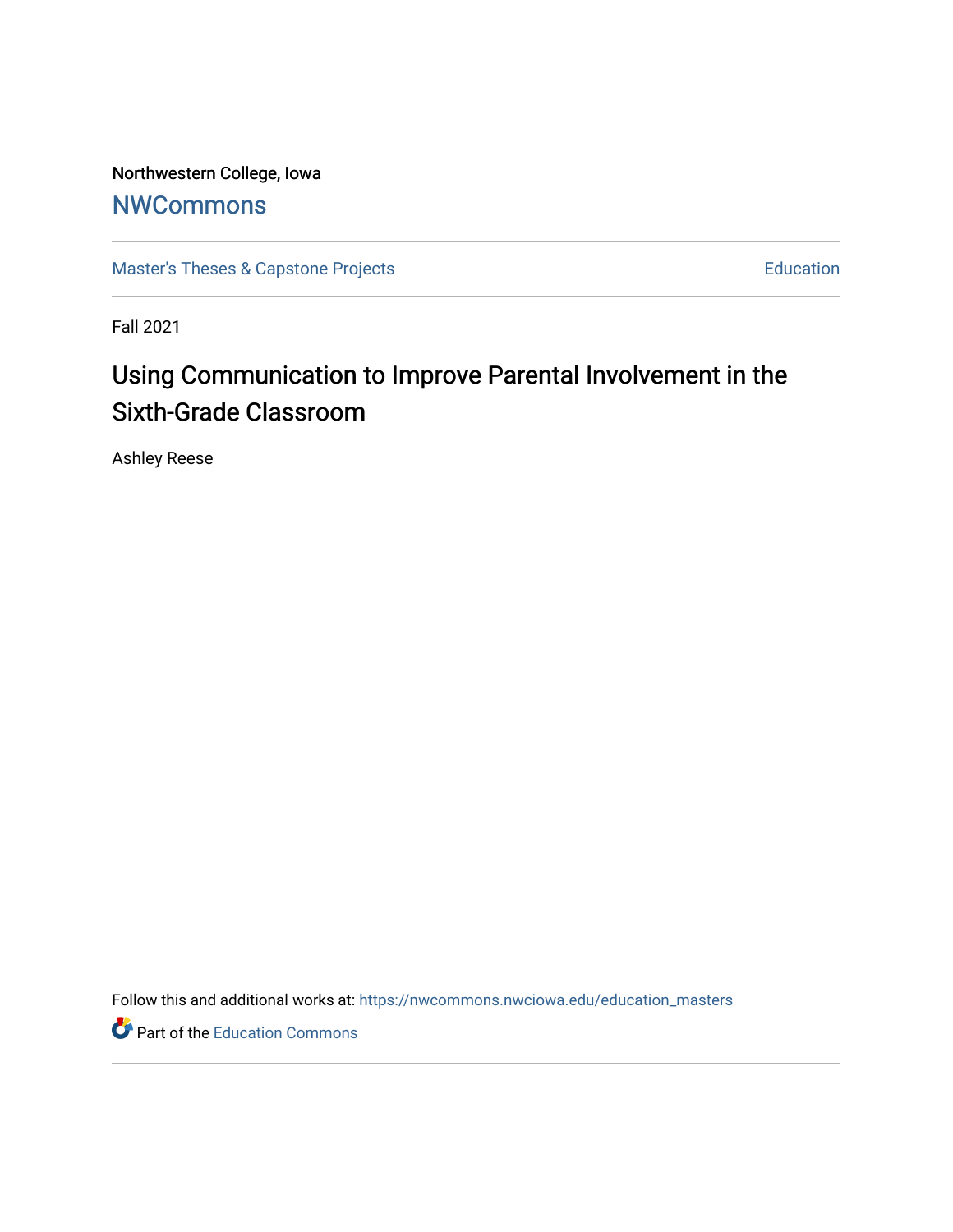### **Using Communication to Improve Parental Involvement in the Sixth-Grade Classroom**

Ashley Reese

Northwestern College

An Action Research Project Presented in Partial Fulfillment of the Requirements For the Degree of Master of Education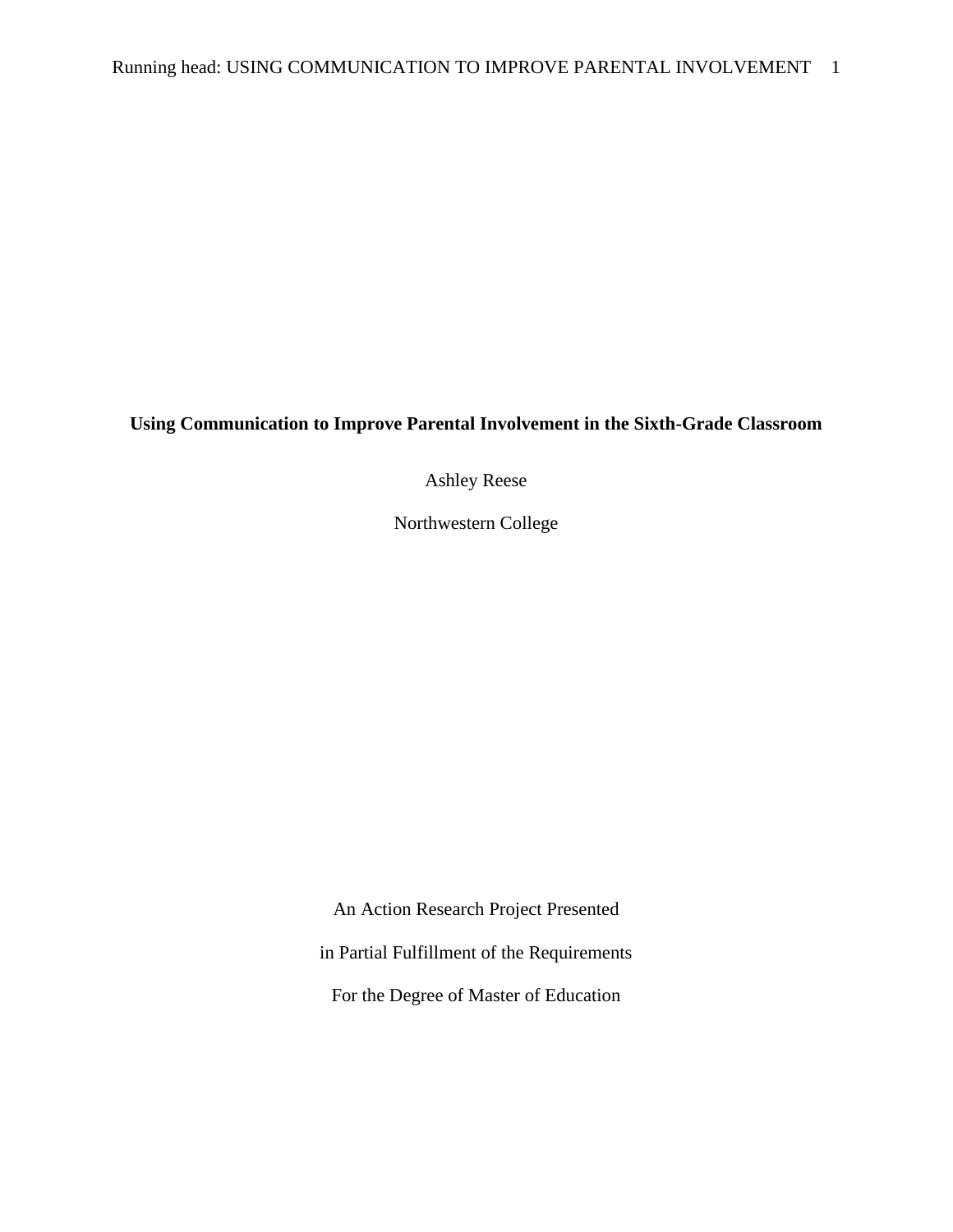#### **Abstract**

<span id="page-2-0"></span>The purpose of this action research project is to determine the impact of communication on parental engagement and student achievement. Various types of communication were sent home to help initiate parental engagement. During the first communication session, parents had access to a class website that was updated daily. During the second communication session, a weekly newsletter was sent home. In the final communication session, parents received a weekly email outlining what was happening in class and what homework students should be working on. Qualitative data was collected at the end of each communication period to determine parental engagement levels and student achievement based on involvement. Data was collected using an independent, two-sample t-test, where it assumed unequal variances. The test helped determine whether there was a significant difference between families that engaged with the communication and those that did not. Analysis of the data suggests a positive relationship between communication being used to boost parental engagement and student achievement.

*Keywords:* parental engagement, student achievement, parent-teacher communication, technology, middle school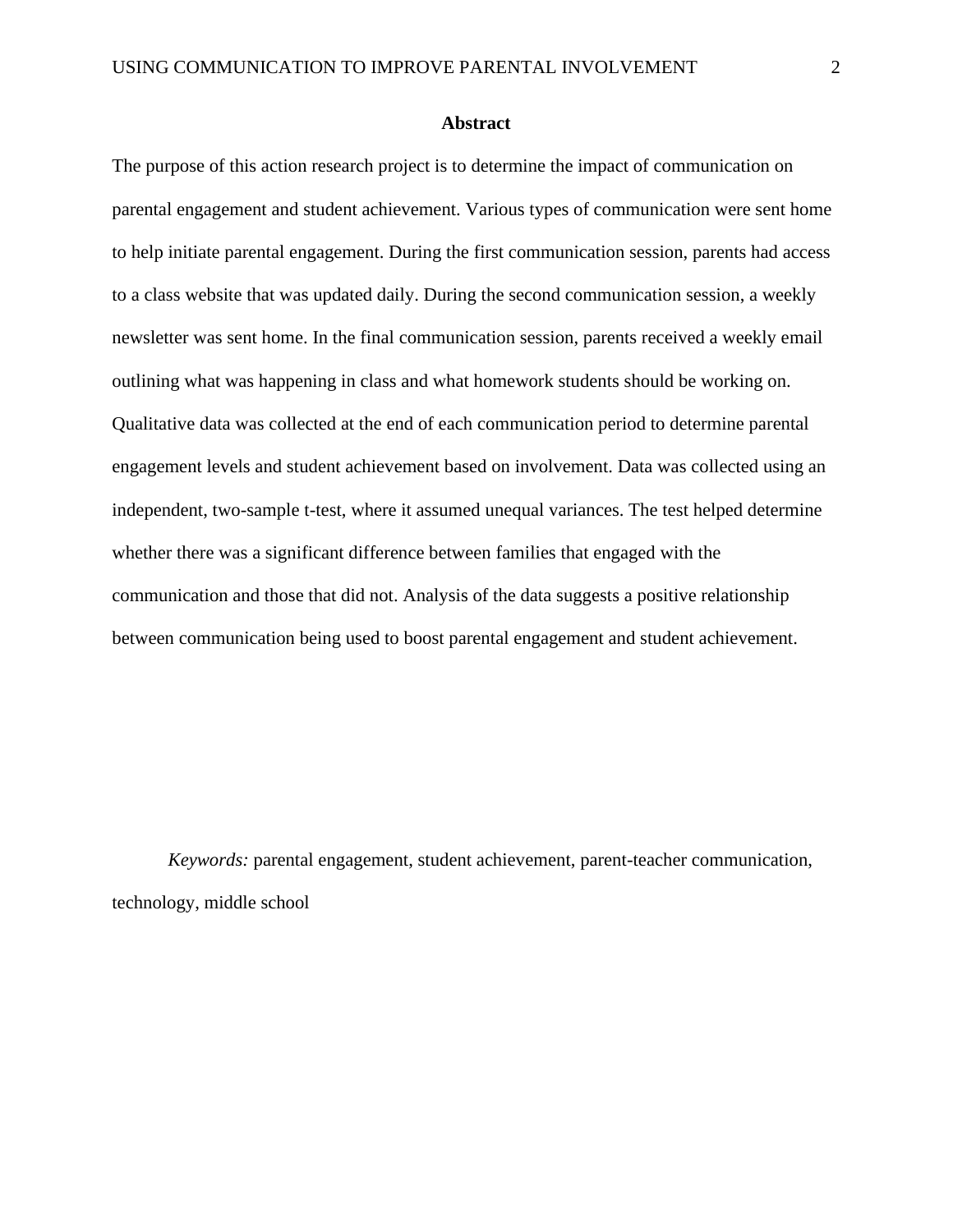## **Table of Contents**

| <b>Further Study</b> |
|----------------------|
| not defined.5        |
|                      |
|                      |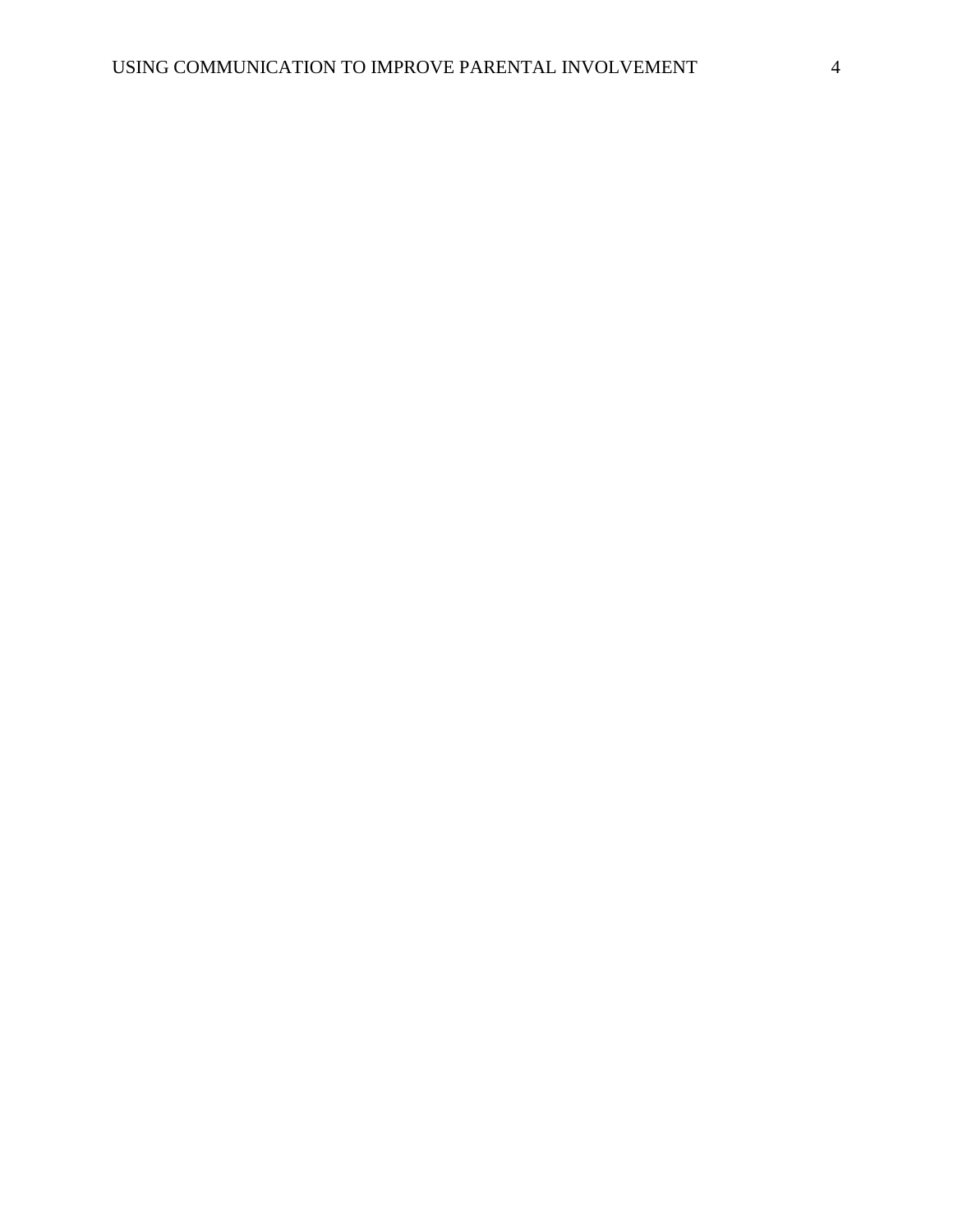#### **Using Communication to Improve Parental Involvement in the Sixth-Grade Classroom**

At present, parental engagement at the secondary level is lacking. Very little is done to constantly communicate with parents, creating many situations when parents need to be contacted at the last minute or after an issue has taken place (Murray et al., 2015). After reading more about parental involvement, it has become clear that when parents are aware of what is happening in their child's school and have frequent communication, the child tends to be more successful in school. While involvement can be interpreted in many ways, simply being aware of what is happening in a child's school life, and talking to their student about it, can make a dramatic difference. According to Bachman et al. (2021), to ensure that middle school students are learning at their highest potential, family engagement is a much-needed factor. Helping parents become active participants in their child's education and teaching them how to be supportive tends to become an important role of their teacher (p.109). Opening lines of communication and creating a mutual understanding between families and their child's school builds effective partnerships based on trust (Bachman et al. p.109). While some schools encourage school-based involvement for their parents, simply being aware of school expectations, schoolwork requirements, and establishing a school routine at home, will see higher academic achievement in their students. It is clear that parental involvement, at an awareness level, has many positive benefits, supporting the idea that frequent communication should continue at the middle school and high school level to help foster parent involvement and student academic success.

The problem is, as students move each year through their education, parenteral communication and involvement tend to decline (Flores de Apodaca et al., 2015). When students attend school at the elementary level, teachers go above and beyond to inform and connect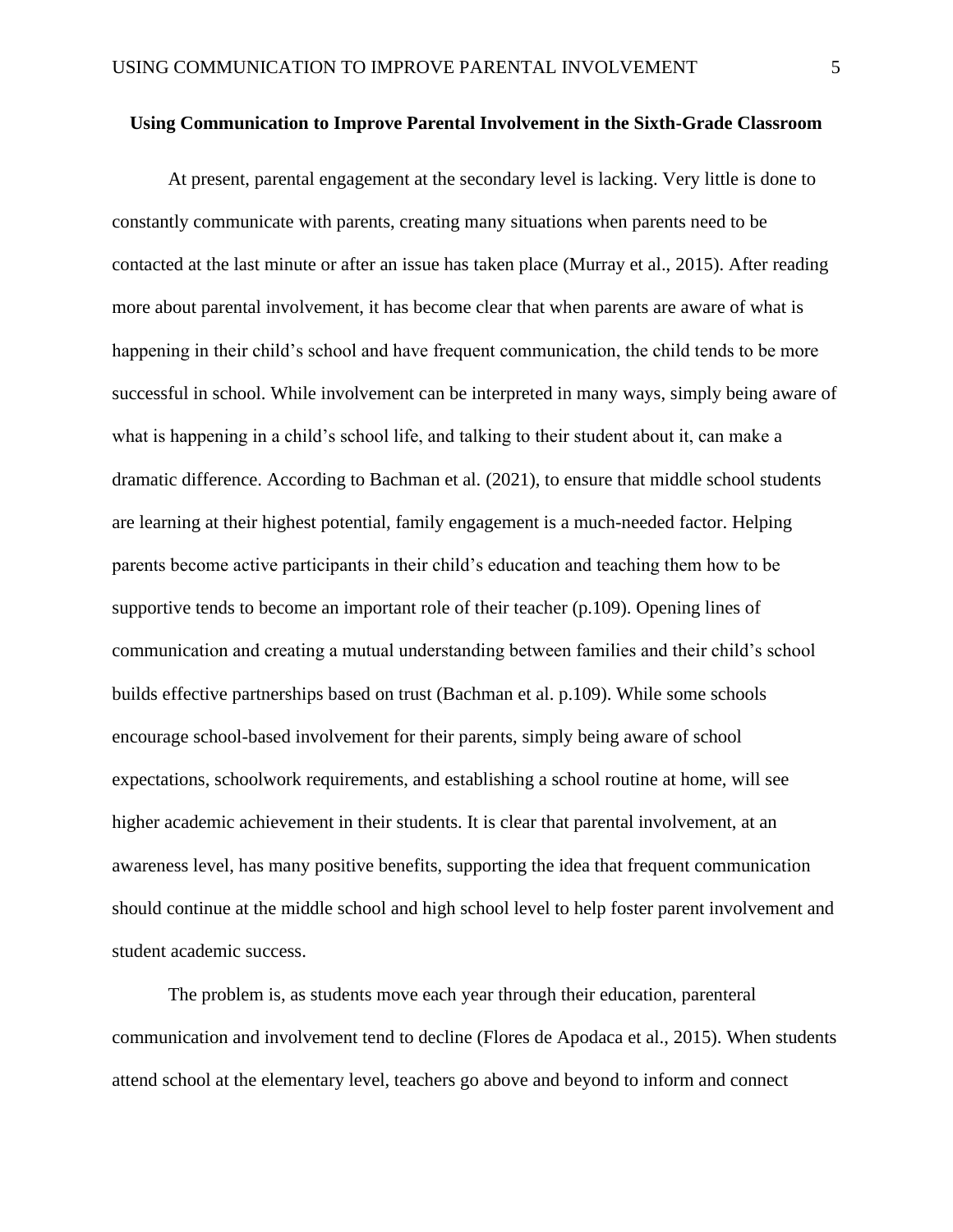parents with what is happening in the classroom (Flores de Apodaca et al., 2015). Teachers and schools use a variety of methods to communicate, newsletters, social media, apps, and weekly emails, all to ensure that parents are involved in their child's schooling. Often, when students reach the middle school level, it is expected that they begin to take on more responsibility, limiting the communication that is sent home to parents (Murray et al., 2015). Typically, communication is only sent home for major, school-wide activities, leaving parents unaware of what is happening directly in their classrooms unless there are behavior or academic issues. In researching the effects of communication with parents at the middle school level, most studies indicated that communication has a positive effect, but little explained which method of communication was most effective for connecting with parents (Murray et al., 2015 & Flores de Apodaca et al., 2015).

The purpose of this action research study is to determine which method of communication will be most effective for increasing parental involvement and student achievement. The topic of improving parental involvement through communication is an important focus for many schools and educators. Because of the potential decline in work completion/homework at the middle school level and beyond, discovering an ideal method of communication and implementing it in the classroom and across grade levels, might lead to improved work completion/homework, which will hopefully increase student achievement.

An analysis of past research led to this research question: What type of communication would best improve parental involvement in the sixth-grade classroom? The articles used for this research were published in peer-reviewed scholarly journals and reputable sources. These sources were carefully analyzed for pertinent information that supported the assertion that parental communication will lead to increased success for middle school students and for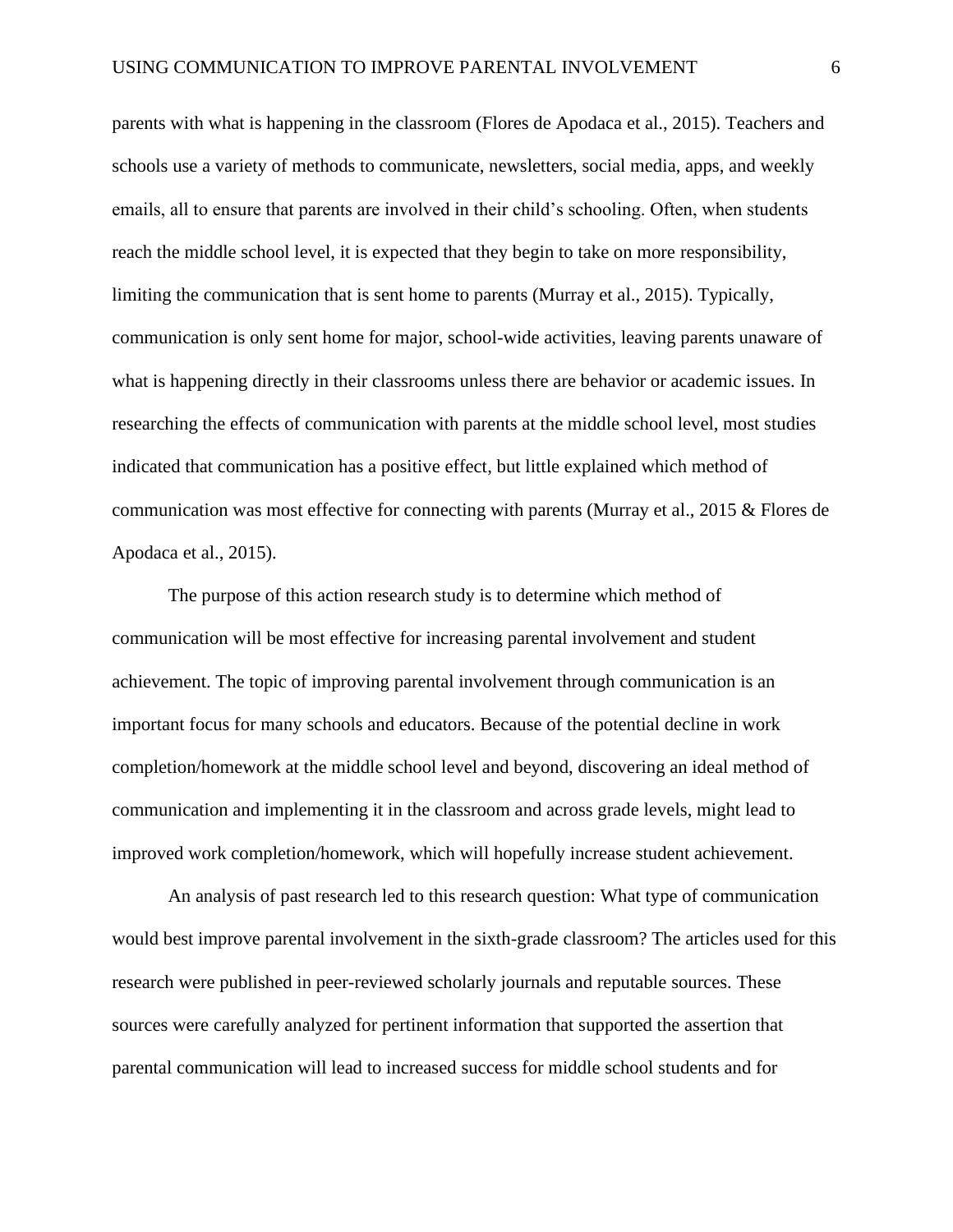communication methods that may be best for implementation. The main themes of the research helped identify how frequent communication can lead to improved parental involvement, increased student achievement, better parent/teacher/school relationships, and how technology can play a vital role in making those connections happen.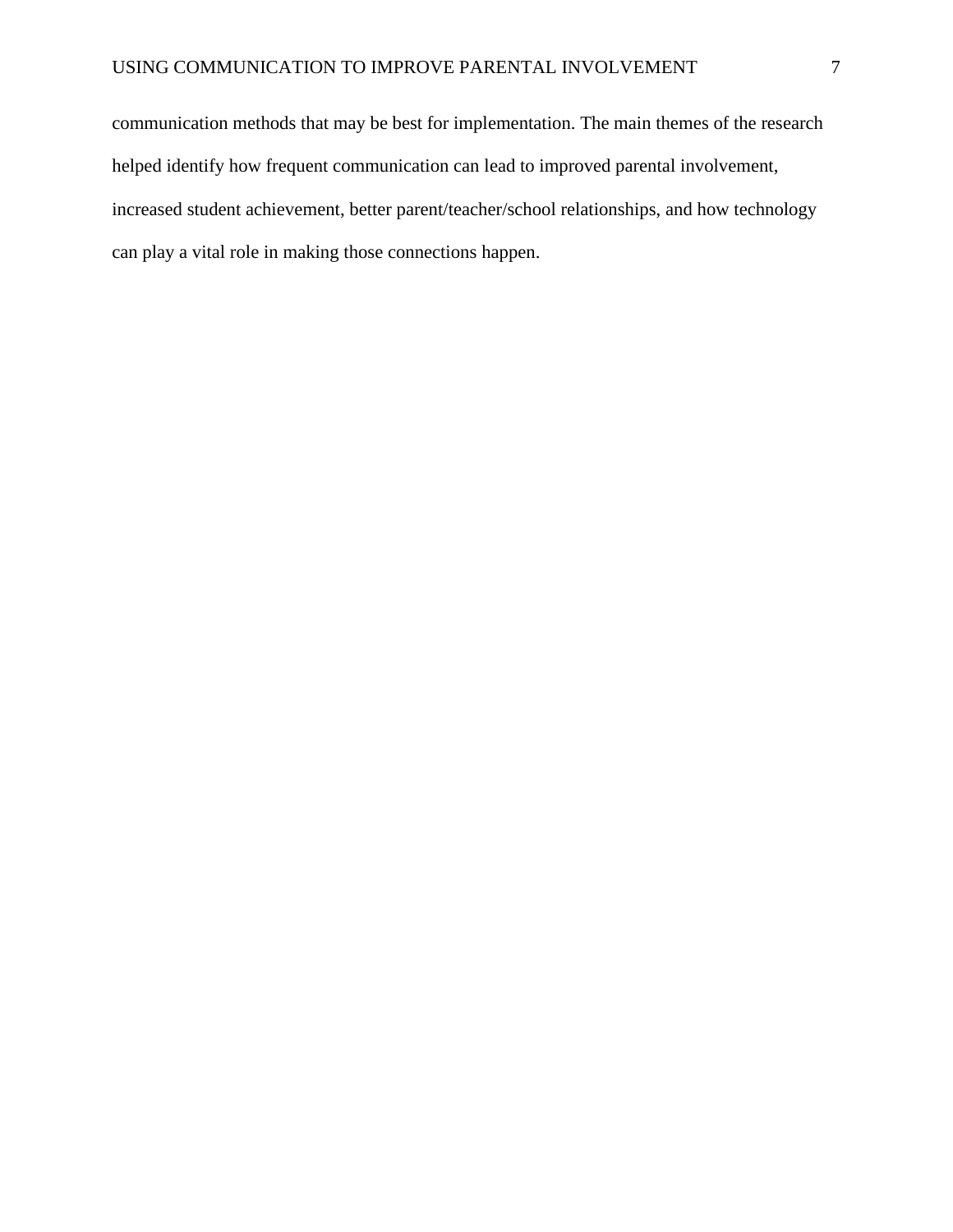#### **Review of the Literature**

#### **Improved Parental Involvement**

One component of parental involvement is school-home communication. This type of involvement attempts to engage parents in becoming active participants in their student's education by informing them of what is happening in their school or classroom. Prior research has established the benefit of parent involvement on children's academic performance as early as preschool (Mendez et al., 2013). Literature suggests that many factors have a significant impact on parental involvement including socioeconomic and cultural factors, effective parenting, and bidirectional communication (Mendez et al., 2013). In researching the effects of positive communication with parents at the middle school level, there were many studies and research that supported the assertion that positive communication had a direct link to improved parental involvement. Presently, literature can define parent involvement in two ways, *at-home*, and *atschool*, this study will focus on improved parental involvement *at-home*, where parent involvement includes discussing school activities, helping with homework, monitoring grades, and work completion (Bennett-Conroy, 2012).

While literature has proven that communication has the potential to increase parental engagement and involvement, Houri et al. (2019) demonstrated that parental engagement and increased involvement can be achieved with as little as one personalized letter. When parents are directly engaged by their child's teacher or school, they are more likely to become active participants in their child's education. In a similar study that was completed using personalized parent-teacher communication to improve parental involvement in the math classroom, the researcher found that personalized communication yielded such positive results, that parent involvement increased to the point where nearly all participants in the study passed their final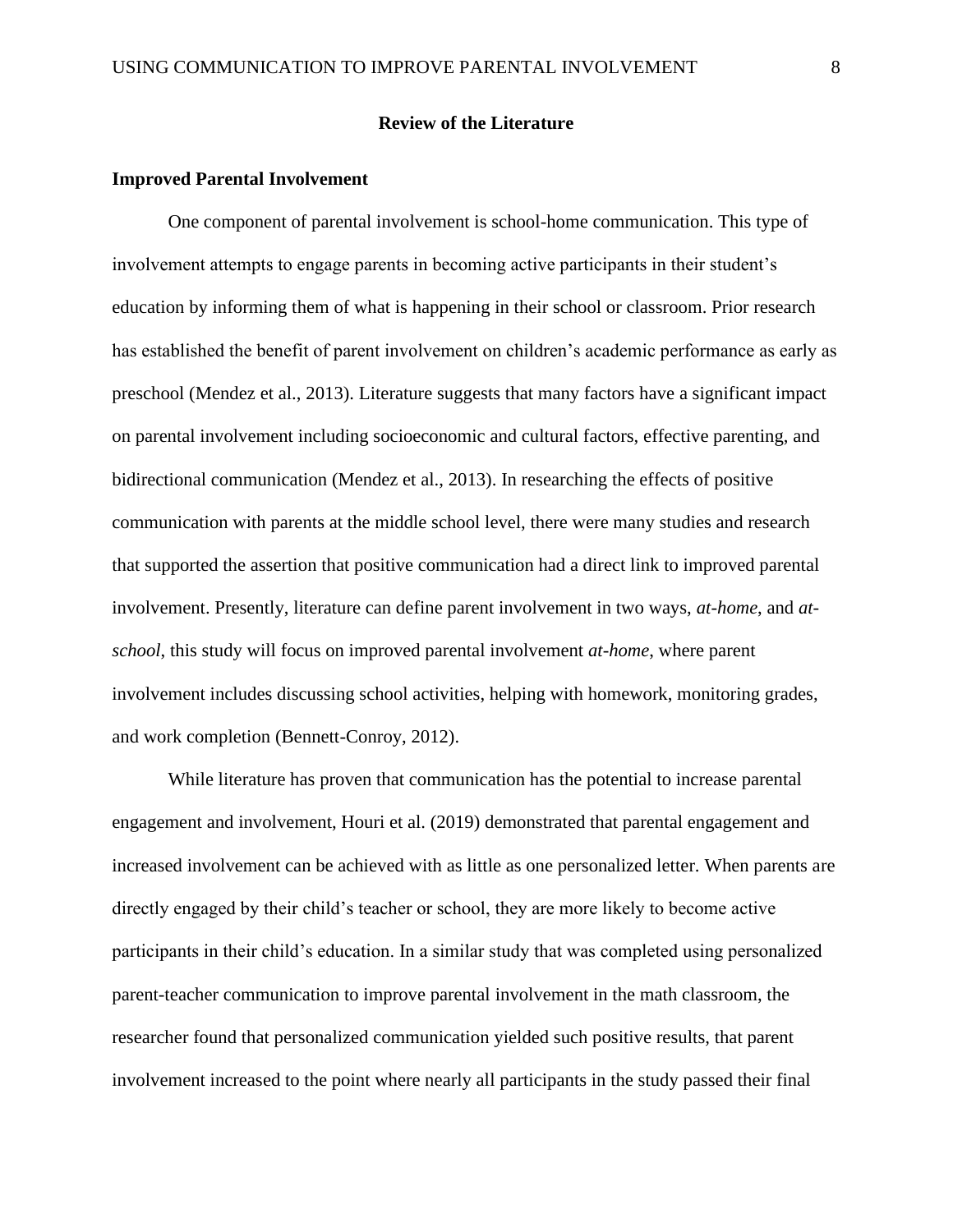exam and the class; proving that parental involvement is critical to student engagement and achievement (Benson, 2016). The parents in this study engaged with the communication the researcher sent home by having conversations with their students, which in turn led to increased student achievement.

In a study conducted by Bennett-Conroy (2012), a majority of parents interviewed revealed that involvement in their child's education is something that all parents should be doing, and some believe that it is essential that students know that their parents are involved so they understand that they care about their school achievement. When parents actively engage in bidirectional communication, they demonstrate their commitment to their child's education and show their children that they are serious about their schooling and academic success. It is also suggested that when parents are engaged and committed to their student's education it helps not only with student academic success but is also seen as a form of investment in education, which has significant benefits on the national economy (Meier & Lemmer, 2015). Involved parents work to ensure that they are doing all they can to guide them in the right direction, not only in schooling but into adulthood as well.

To further support the benefits of increasing parental involvement in schools and the classroom, a study conducted by Wang and Sheikh-Khalil (2013) showed that increased parental involvement and engagement due to improved communication between parents/teachers/schools can also have a positive impact on a students' ability to self-regulate, their self-esteem, their selfperception of their academic ability, and has been known to help with the factors that can lead to depression; which only further emphasizes the benefits of using communication to engage parental interest in their student's schooling. The study further outlines that these impacts positively influence improved classroom environments that have an impact on all students, not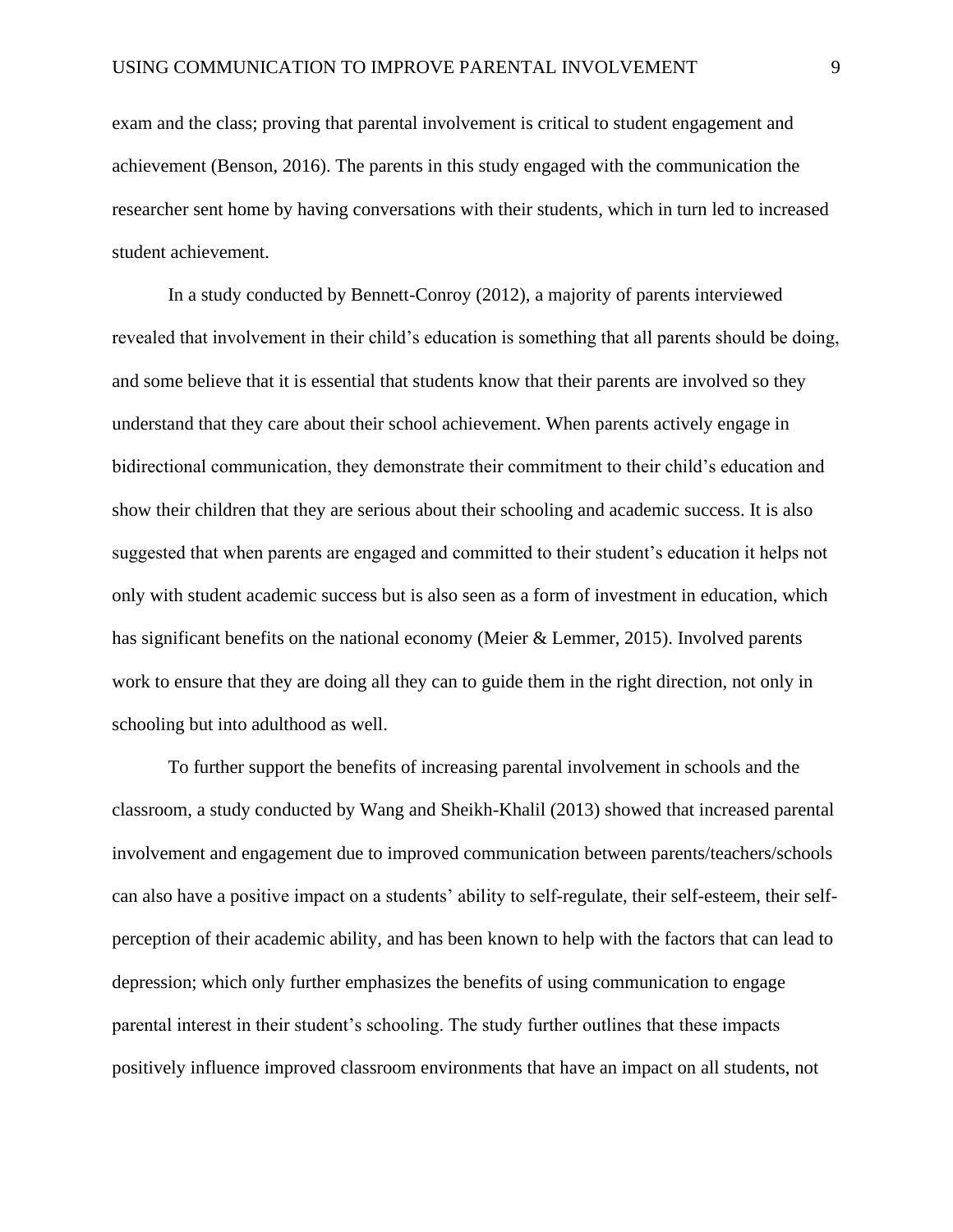just those who have parents actively engaged. It has been suggested that teachers underestimate how willing parents may be to be involved in their child's schooling and that if they just reach out and clearly communicate steps for involvement, they might be surprised at how quickly involvement improves (Bennett-Conroy, 2012).

#### **Increased Student Achievement**

Student achievement often goes hand in hand with parental involvement. For many decades now, parent involvement has been viewed by the educational community as an essential way to enhance academic achievement in students of all socioeconomic backgrounds and races, most specifically low-income children of color (Alameda-Lawson, 2014). In a study conducted by Houri et al. in 2019, a total of 25 students and their parents each received one personalized letter provided by their child's teacher via e-mail and mail that expressed the teacher's strong belief in the student's current academic achievement and encouragement for future success. The use of this intervention demonstrated an increase in parental behavior and engagement for the majority of parents involved, and their engagement positively correlated with changes in student behaviors and academic achievement. Based on their findings, when communication is done right, and parents feel connected to their student's school and classroom, improved student achievement, and positive behavioral outcomes are often the result (Houri et al., 2019). Additionally, empowering parents with useful and prompt information afford them the opportunity to actively foster home engagement that will positively influence student achievement (Bergman & Rogers, 2016). The more *at-home* engagement that communication can encourage, the more learning and academic success in the classroom there will be.

In Benson's (2016) research study, his weekly personalized communication yielded positive results on academic success, so much so that during the 2013–2014 and 2014–2015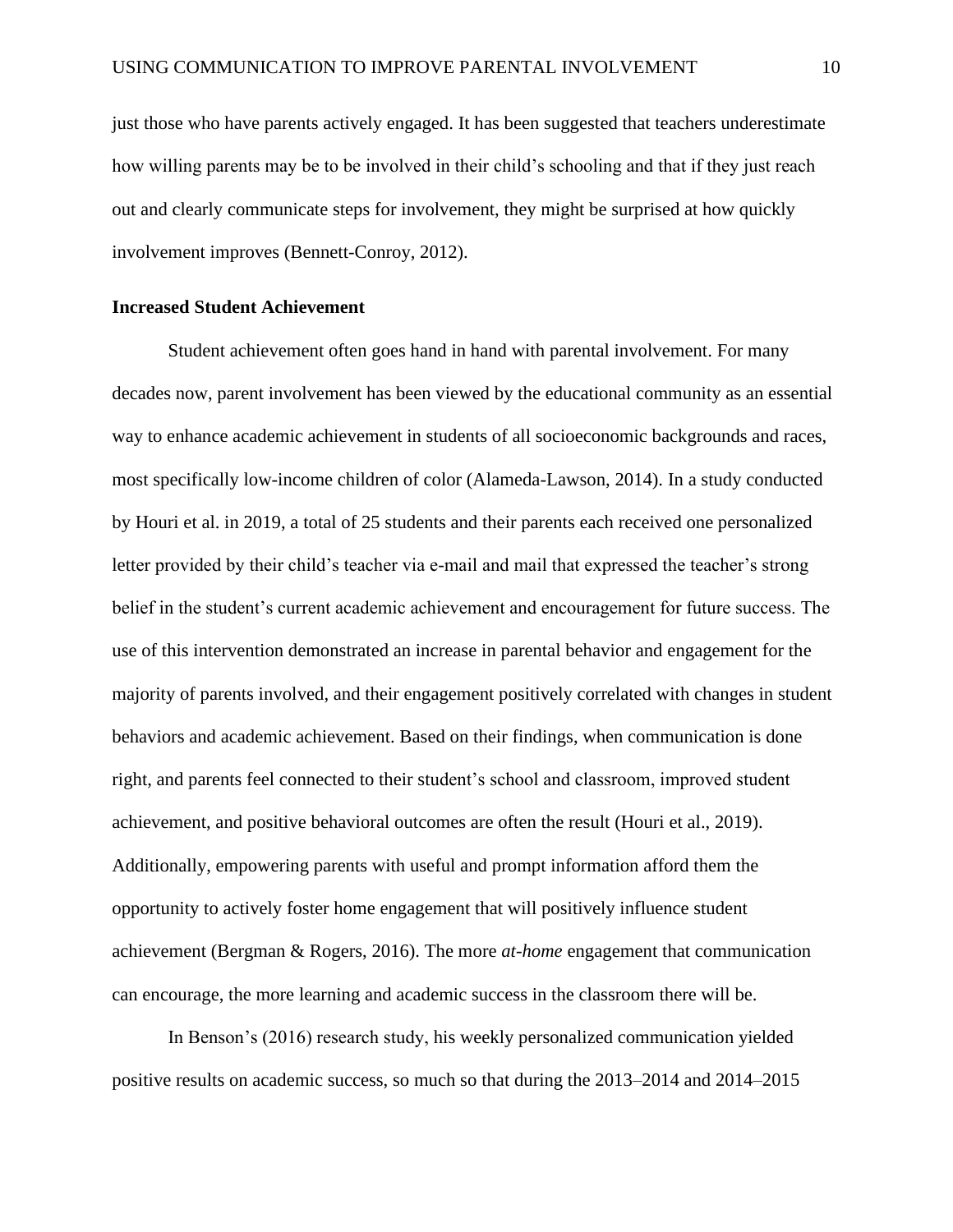school years, 100% of the geometry students and approximately 95% of the algebra students passed the final exam. By simply sending a weekly personalized email home, nearly all students passed the class. However, he did note that communication alone is not always 100% effective and that sometimes other interventions need to be paired with the communication such as teaching parents how to access the online grading portal and adding signatures on assignments/work (Benson, 2016). Additionally, it was suggested that even if parents did not actively have conversations with their students about their classwork, just having students know that their parents were being contacted seemed to have an impact, too.

A second study by Wang and Sheikh-Khalil (2013) further stressed the immense impact parental involvement can have on student achievement, while also uncovering the positive impact it can have on a student's mental health. By identifying which types of parental involvement are most effective for high school students they were able to conclude that *at-home* parental involvement in 10th grade improved not only academics but also emotional functioning among adolescents in 10th grade and above (Wang & Sheikh-Khalil, 2013). Likewise, the results found that when there is more home-based involvement and academic socialization, academic achievement increases, whereas school-based involvement had the opposite effect on academic achievement- further proving the advantages of bidirectional communication amongst all grades (Wang and Sheikh-Khalil, 2013). Because emotional function plays a significant role in student success, using communication to foster improved mental health is a benefit to all students.

Beyond communication improving mental health, it also positively correlates to quality relationships with students who have Attention-Deficit/Hyperactivity Disorder or are on the Autism spectrum. According to Garbacz et al., (2016), children that are diagnosed with an autism spectrum disorder often have far greater needs that require home and school-based services that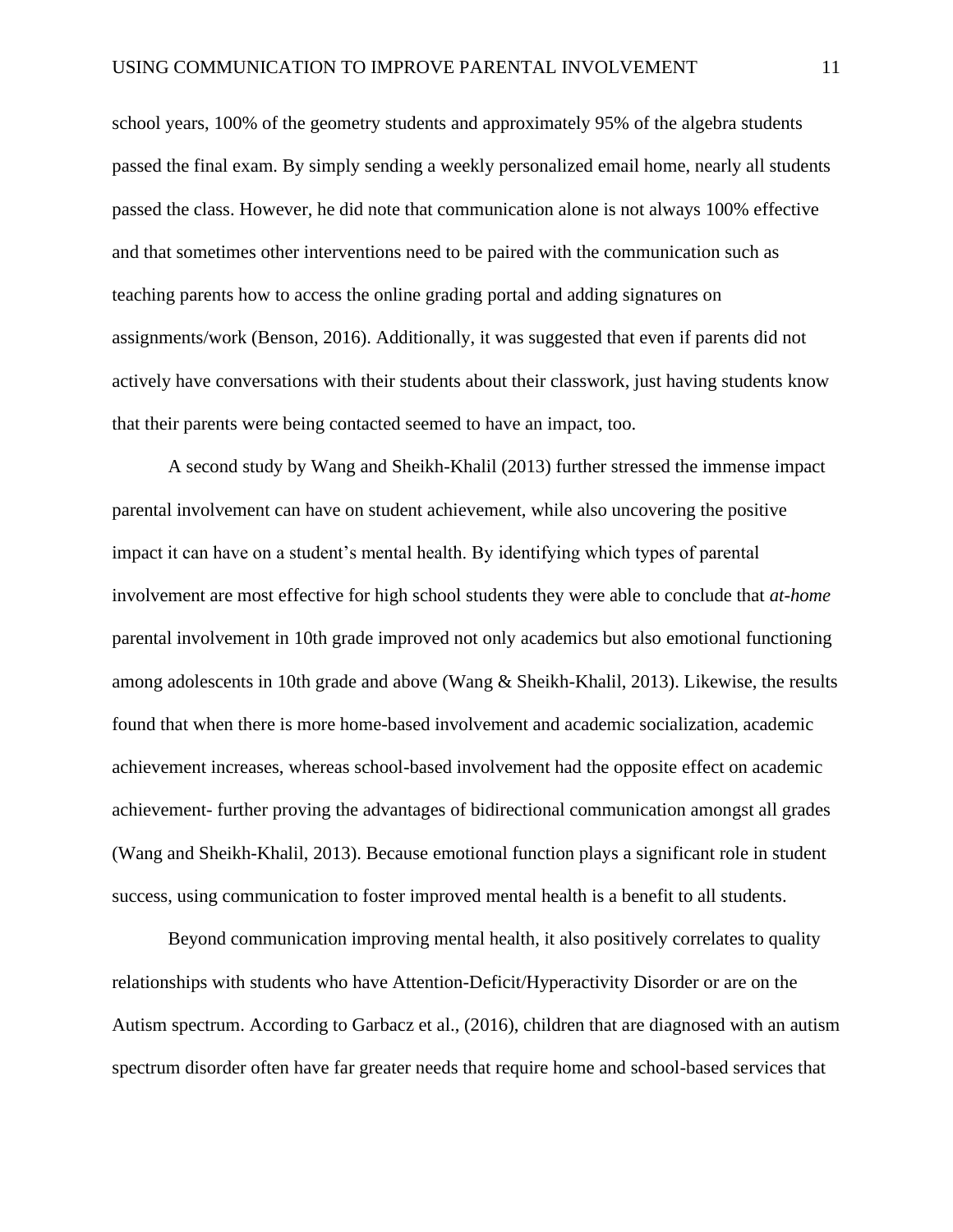cannot be properly carried out without critical communication between teachers and parents. These students, as well as those with ADHD, however, often have complex relationships due to the challenges that can be presented when working with children who have additional needs (Mautone et al., 2015). Mautone et al. (2015) demonstrated in their study that parents and students with ADHD both connect positive communication to their school and academic success, especially when it comes to work completion and increased organizational skills. To ensure that these students are being given the greatest advantage in class, frequent and intentional communication is needed to create those positive effects.

#### **Improved Parent/Teacher/School Relationships**

In addition to communication fostering promising student achievement and parental engagement, it also helps create positive relationships between schools and families and helps build trust. Many studies and disciplines have shown that common everyday relationships have a positive correlation with trust and future potential and outcomes (Ekick, 2014). While trust can be measured in many ways, it often pertains to the overall quality of the relationship between parent and teacher (Wang et al., 2014). In a study conducted in 2014 by Froiland & Davison, there was substantial evidence to support the idea that students who have parents that believe they have a trusting relationship with their student's teacher or school, tend to have high academic success through their educational years. Parents who report high levels of trust with their child's teachers are more likely to be involved in school and related programs and events. To achieve this level of trust, home-school communication is particularly important both for promoting positive parent-teacher relationships and enhancing student academic success (Houri et al., 2019). Essentially, when students have parents who are both trusting of the school system and their student's teacher and are engaged and involved in their student's educational success,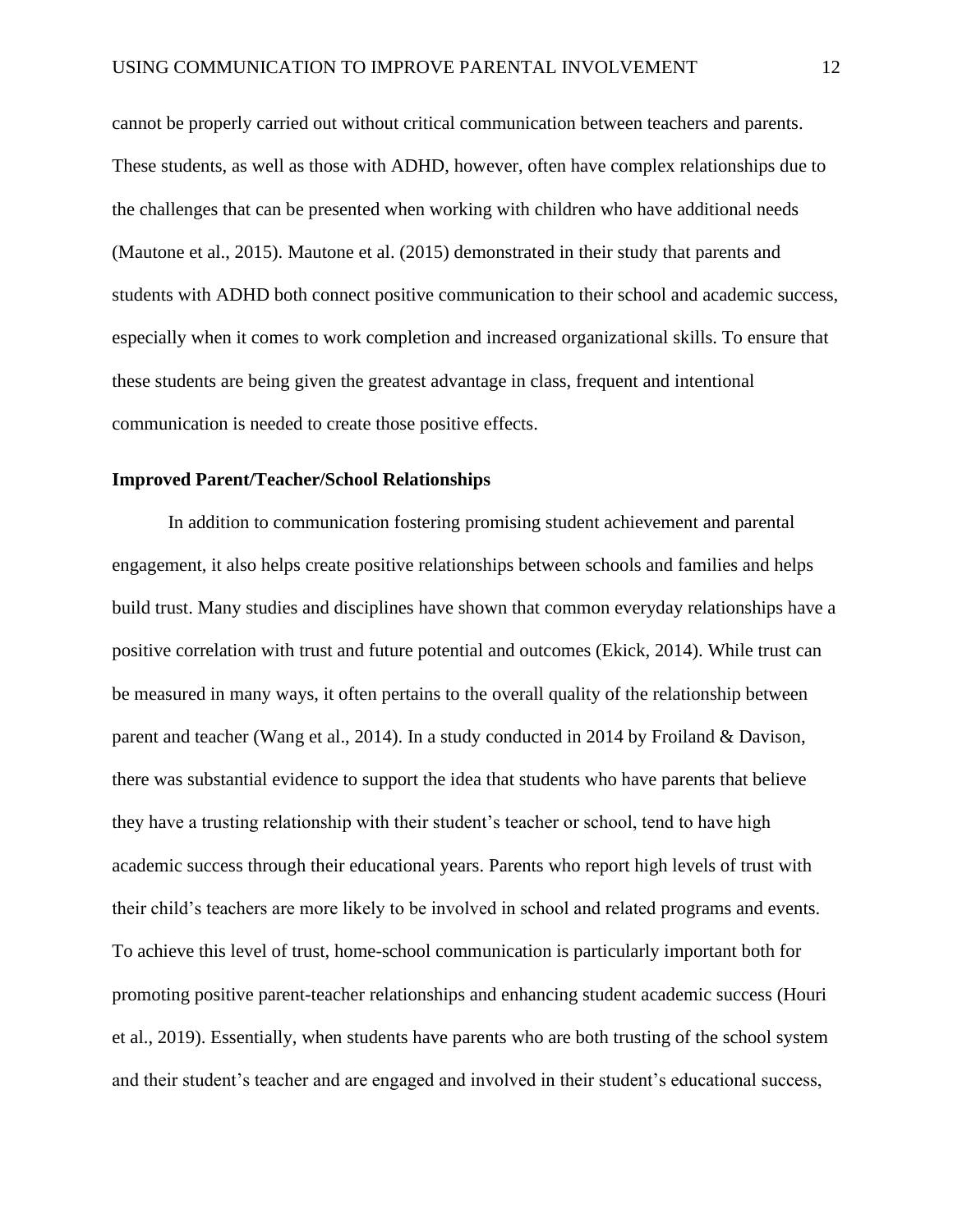have students with better academic and behavioral achievements as compared to students of parents with low trust and engagement (Wang & Sheikh-Khalil, 2014).

Today, it can be particularly challenging for schools to build trust with families and their communities. With schools often being viewed negatively, families are not always trusting of schools, teachers, and the education that their students will receive (Sheninger & Murray, 2017). To help negate their skepticism, teachers and school leaders must ensure that they are doing their best to create positive relationships to foster a trusting and safe environment. In Houri et al. (2019), and Benson (2016), both studies show that parental engagement and increased involvement can be achieved with as little as one personalized letter. Their ability to create a personalized relationship with their students' families appears to be an essential ingredient to establishing a meaningful, trusting relationship that encourages active parental engagement in their child's school. This personalization not only created trust between parents and the school but also between them and their students, too. By sending parents personalized communication it demonstrated to students that their teacher genuinely cared about their education, had high expectations for them, and wanted them to succeed (Houri et al., 2019).

Unfortunately, this is not always true for students of all socioeconomic backgrounds and races. For minority groups, it is not only prenatal relationships that foster trust but community relationships, too (Alameda-Lawson, 2014). Creating a strong relationship with minority communities further impacts a child's academic success and empowers parents to become active participants in their school community (Alameda-Lawson, 2014). Schools often work hard to ensure that student families are aware of vital information happening in this district, this includes grading practices, assessment results, and the latest programs and initiatives. This information, however, is not always shared beyond the school community, leaving community members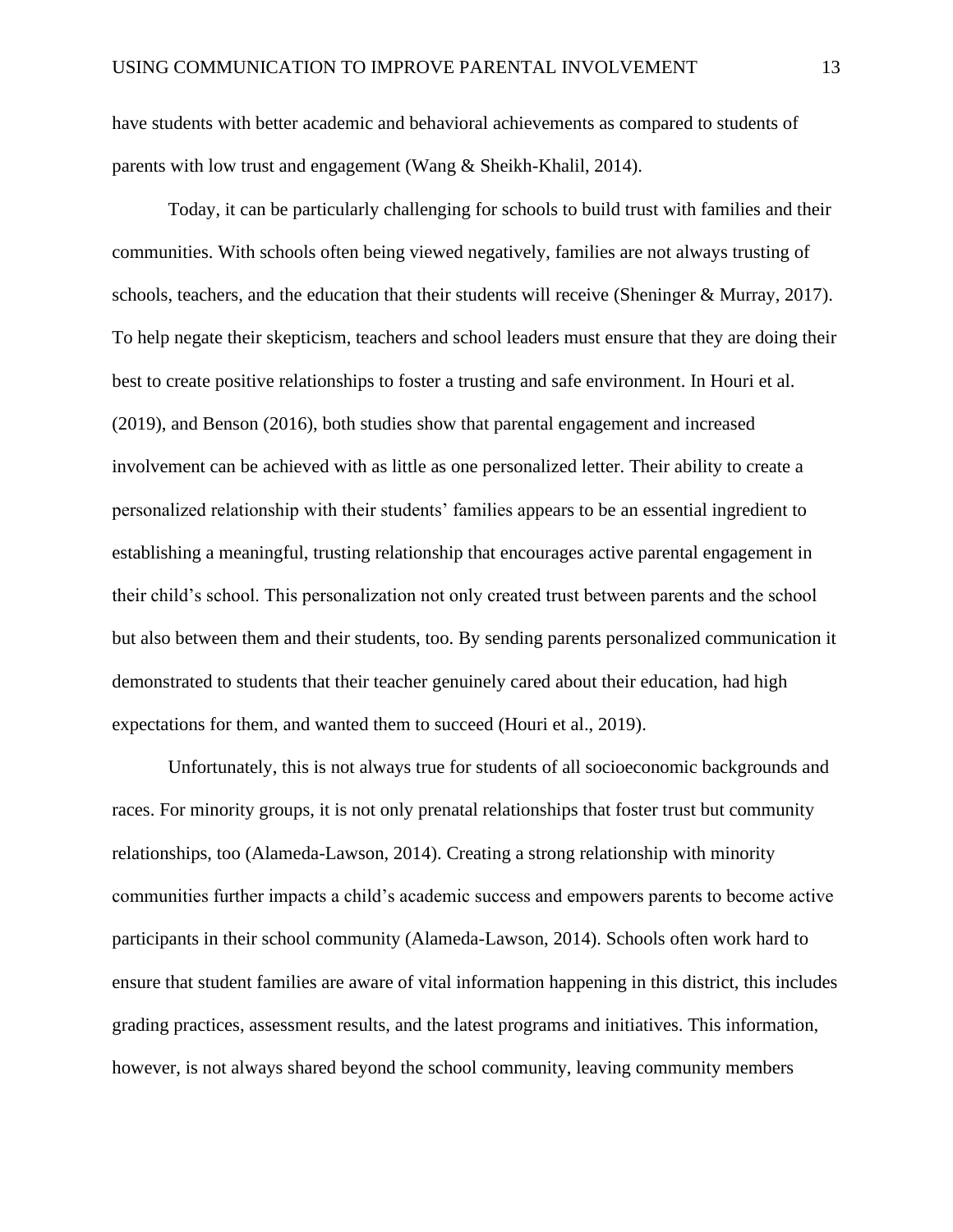without students in the dark (Sheninger & Murray, 2017). While districts may not always believe that the community at large needs to be notified of what is happening in the schools, when community members learn information from a secondhand source or have to seek out information on their own, it is not guaranteed that the information will be accurate and distrust and disconnect can easily occur (Sheninger & Murray, 2017). To eliminate miscommunication and potential distrust, having a good relationship with the local news, and sharing essential information on websites and social media can ensure that all community members have access to information and are getting it directly from the source.

#### **Using Technology to Create Connections**

Establishing strong relationships and parental involvement can be challenging without the right form of communication. Schueler et al. (2017), examined this topic; trying to determine which barriers parents feel prevent them from being actively engaged. Of the many barriers parents discussed, communication was a common one among all demographics and socioeconomic backgrounds (Schueler et al., 2017). In trying to reduce communication barriers, digital communication platforms have become an essential tool for schools and teachers. Findings indicate that most families have internet access, and that parents and teachers are comfortable using digital tools to communicate (Laho, 2019). Because technology has become an effective and socially acceptable means of communication, email, websites, and other communication-based apps have become a favorite for teachers and parents alike (Olmstead, 2013). In a study conducted by Olmstead (2013), it was discovered that when teachers choose the right type of method to deliver information to parents, it helps promote parent involvement. Palts and Kalmus (2015), conducted a group of interviews with both parents and teachers that revealed that digital communication between school and home is important for not only parental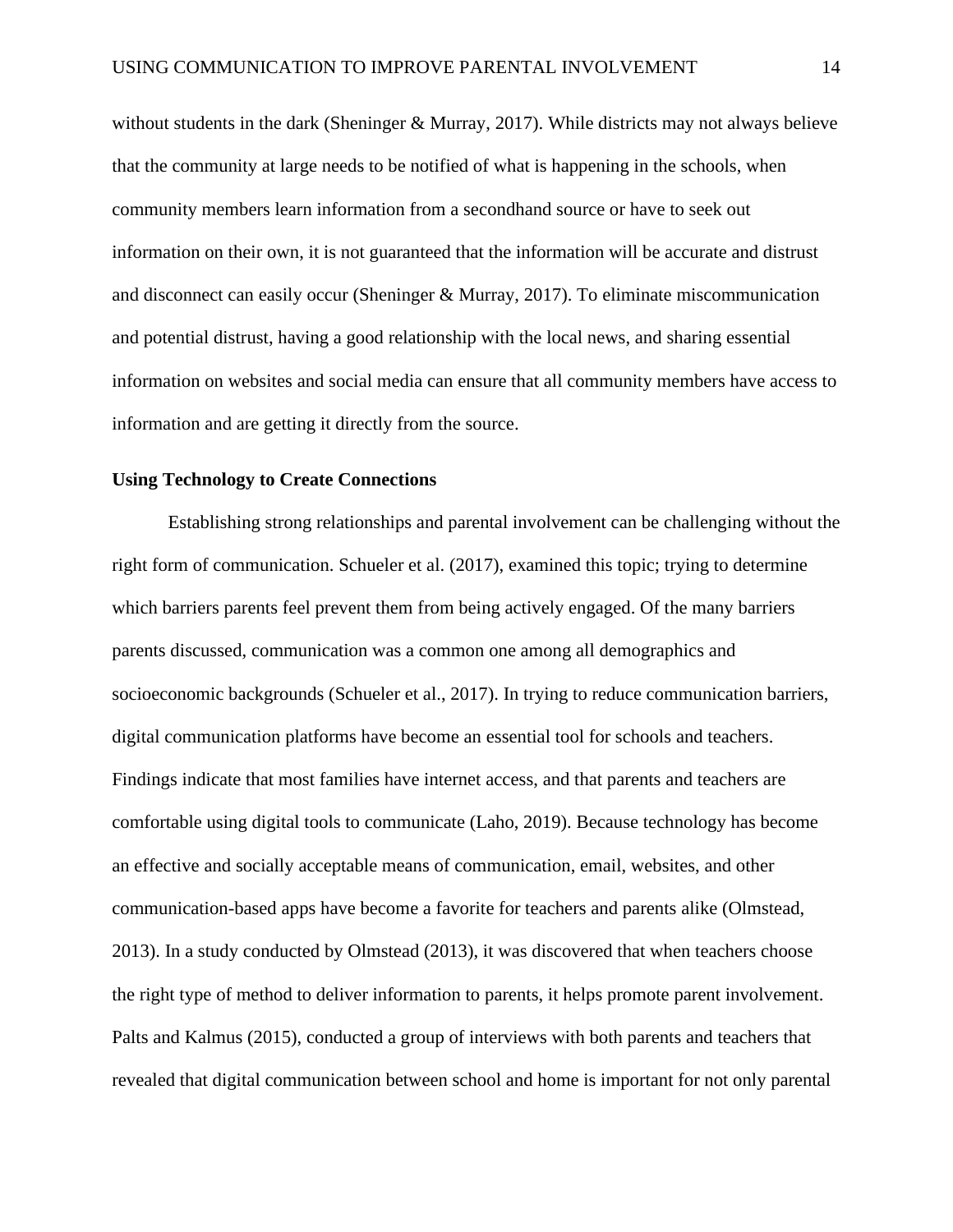involvement, but student academic progress as well. As Ramirez (2001) points out, digital forms of communication allow for information to be shared quickly and for parents to have immediate access to student progress and academic feedback. Additionally, digital communication helps increase teacher-parent interaction, making the teacher easily accessible for parents, which helps promote positive relationships.

To help address the communication issues that hinder many parents from being involved in their children's academics, digital forms of communication have become the norm. Digital or electronic communication methods can include email, class websites or social media sites, voicecalling systems, school parent portals, apps, and more (Olmstead, 2013). Because parents of middle school children are more concerned about their children's education than parents of elementary school children, finding the right communication method is essential (Otani, 2019). In Chena and Chena (2015), it was found that when parents do not find the method of communication to be useful, it becomes more of a deterrent for parents. The study further suggests that when using technology or digital platforms to communicate, intention becomes just as important as finding the right platform or delivery method. Many studies have been conducted to help determine which methods are most effective and efficient for reaching and maintaining engagement with parents.

One popular method of communication is parental portals. Parent portals as a means of communication provide a valuable comprehensive approach for locating resources and information (Laho, 2019). These are often used within an entire district and offer parents the ability to view their student's grades, work completion, and attendance records. These systems have many benefits, as they provide immediate access to parents, can be personalized to notify parents when grades have been updated, and are associated with a lower percentage of course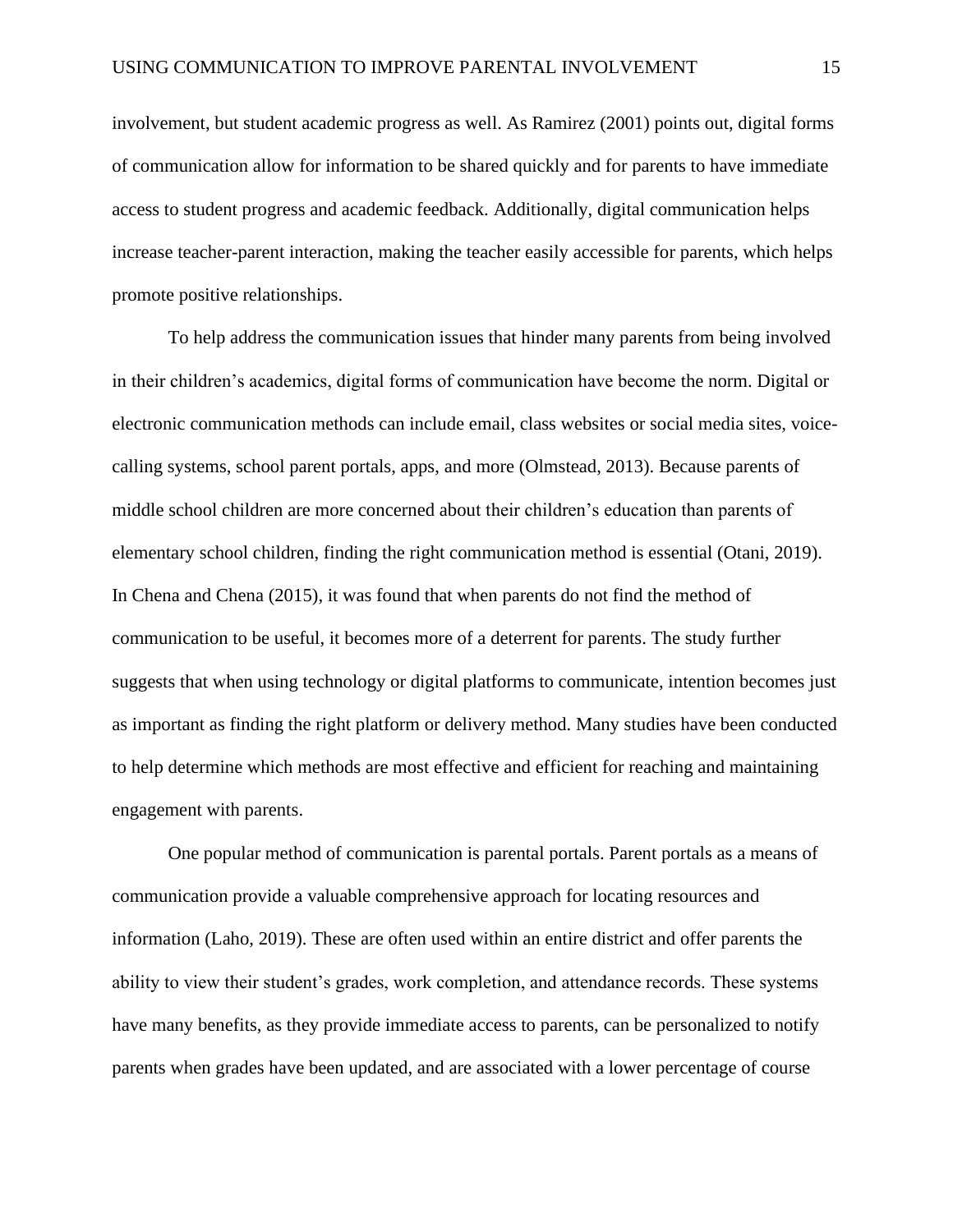failures (Abele Mac Iver et al., 2021). Additionally, when parents have access to their student's grades, missing assignments, and personalized teacher comments, studies have shown that there are significant benefits for low-income and minority students, especially in the areas of student achievement and parental engagement (Bergman & Rogers, 2016). Furthermore, their findings revealed that when parents feel empowered and are provided information promptly, it has a greater impact on student achievement and outcomes.

Despite the overwhelming benefits of this communication method, Abele Mac Iver et al. (2021) explained in their study that these systems often lack participation, especially when parents are required to sign up or join themselves. The study also found that participation was particularly low for underserved non-white families, especially those who lived in non-English speaking homes, signifying that it is not always the best system of communication to engage parents. Bergman and Rogers (2016) go on to suggest that when parents are automatically enrolled in these programs, and an opportunity to opt-out is available, participation is higher and student outcomes and achievement is significantly improved.

In addition to parent portals, websites, automatic phone calling systems, and e-portfolios provide essential communication with parents in a frequent manner consistent with establishing strong interaction and engagement with parents (Sad et al., 2016). Websites and automatic phone calling systems give parents quick access to valuable information in a direct means. Websites can be updated by teachers and districts at any time, and parents have the ability to access them freely, whereas automatic phone calling systems directly reach out to parents to communicate essential information. In a survey conducted by Higgins and Cherrington (2017), e-portfolios provide parents with the most engagement, specifically when it comes to providing parents with insight into what their children are doing in class. The survey further showed that most parents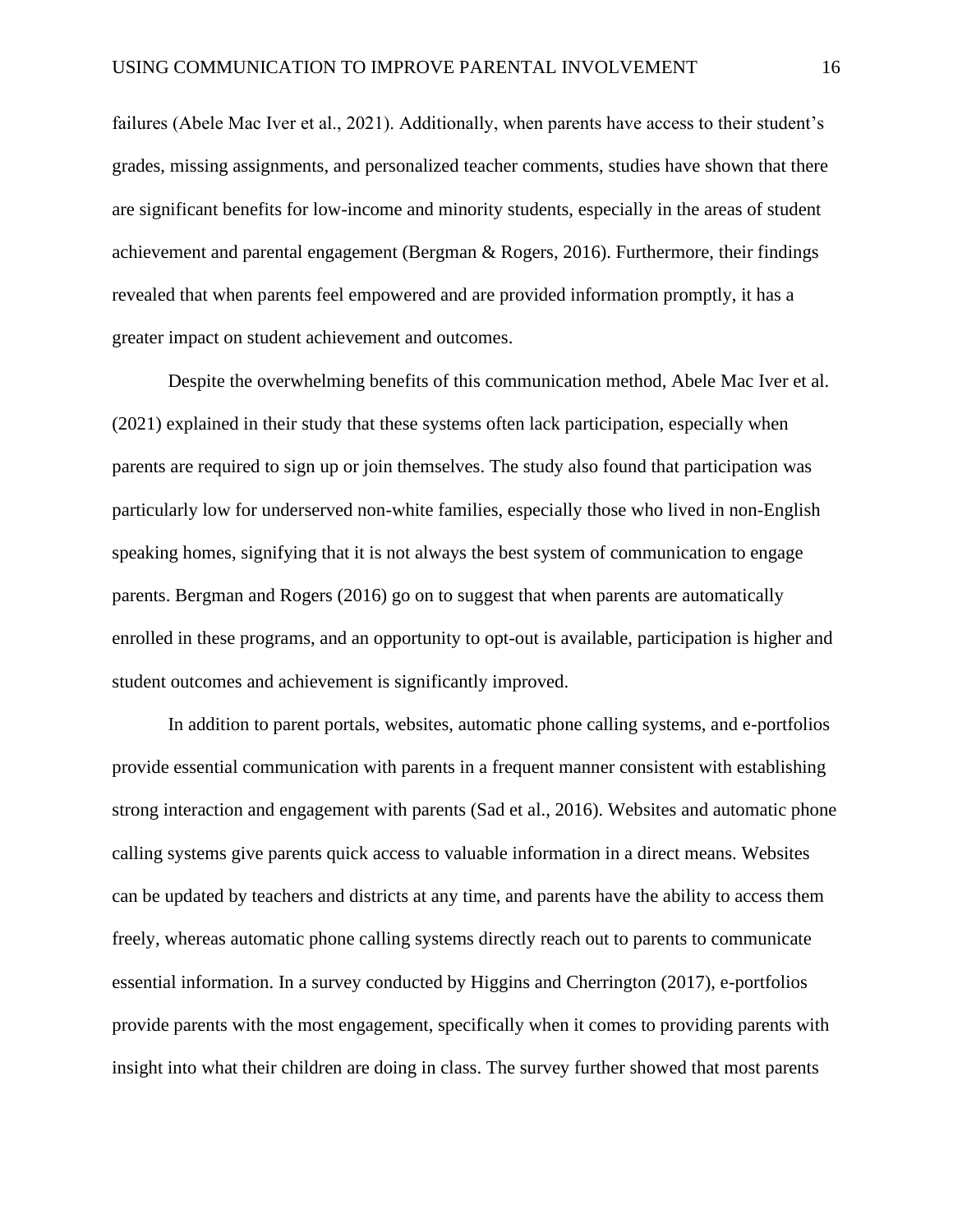and teachers surveyed believed that e-portfolios as a form of communication helped strengthen parent-teacher relationships, as they felt the communication was more personalized (Higgins & Cherrington, 2017). With each of these systems, however, like before, they each come with their limitations (Gu, 2017). School and teacher websites are often only constructed in one language, preventing minority families from accessing it, and those without access to a phone are also left out. Additionally, while e-portfolios provide parents a personalized connection to what their children are doing in class, it is limited when it comes to providing a deeper connection to their children's progress including grades, feedback for improvement, and areas of future study (Higgins & Cherrington, 2017).

In the end, despite the many varieties of electronic communication Sad et al. (2016) found that parents still mostly prefer to communicate with their child's teacher and school through telephone, email, or social media. Although new tools are available, more traditional resources like email and phones continue to be used most frequently for bidirectional communication (Laho, 2019). It is suggested that schools and teachers provide a quick voice or annual surveys to determine the most effective and preferred method of communication for parents. The goal of the survey is to hopefully to find a method that improves parental engagement and student achievement (Meier & Lemmer, 2015).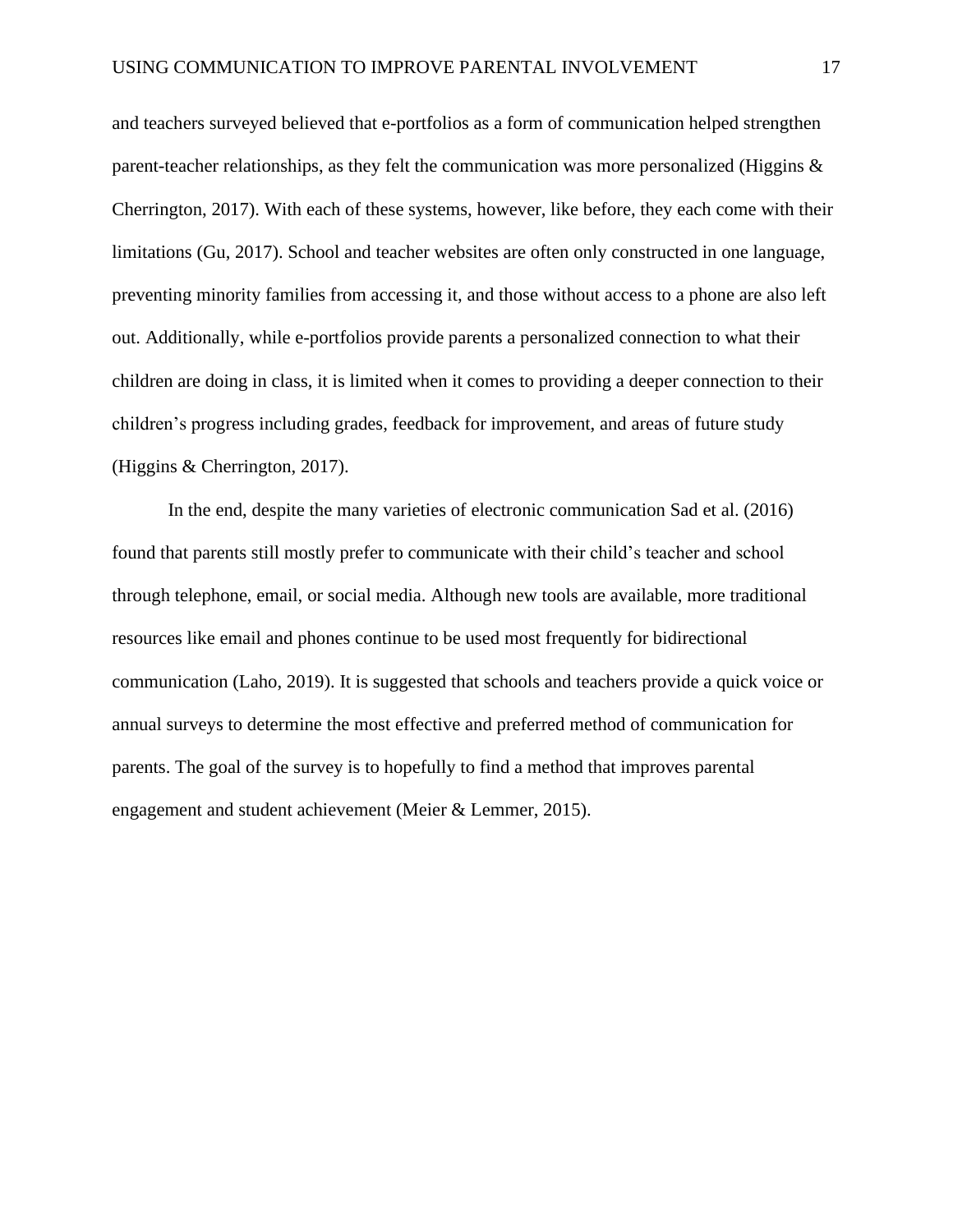#### **Methodology**

The purpose of this proposed action research study was to determine ways to improve sixth-grade parental involvement through communication. In looking at ways to improve student achievement through communication, two major questions come to mind-

1. What type of communication will lead to the best parent engagement?

- Website
- Newsletter
- Email

2. Which form of communication will help boost student engagement and achievement? To help answer these questions, an action research study was conducted to determine the impacts of different communication styles on parent involvement and student achievement. Using three diverse types of communication as the variable- class website, weekly newsletter, and weekly email- the researcher tried to determine which mode of communication was most effective at engaging parents in their child's schooling, while simultaneously boosting student achievement.

#### **Independent/Dependent Variables**

The independent variables in this study relate to the types of communication being sent home to parents (website, newsletter, or email). This research was conducted throughout part of the first semester of the 2021-2022 school year. The dependent variables for this action research project include parental engagement, as well as student engagement and achievement. This includes student outcomes related to work completion; both in-class work and work that students are required to complete at home and return to school the next day.

#### **Research Setting and Participants**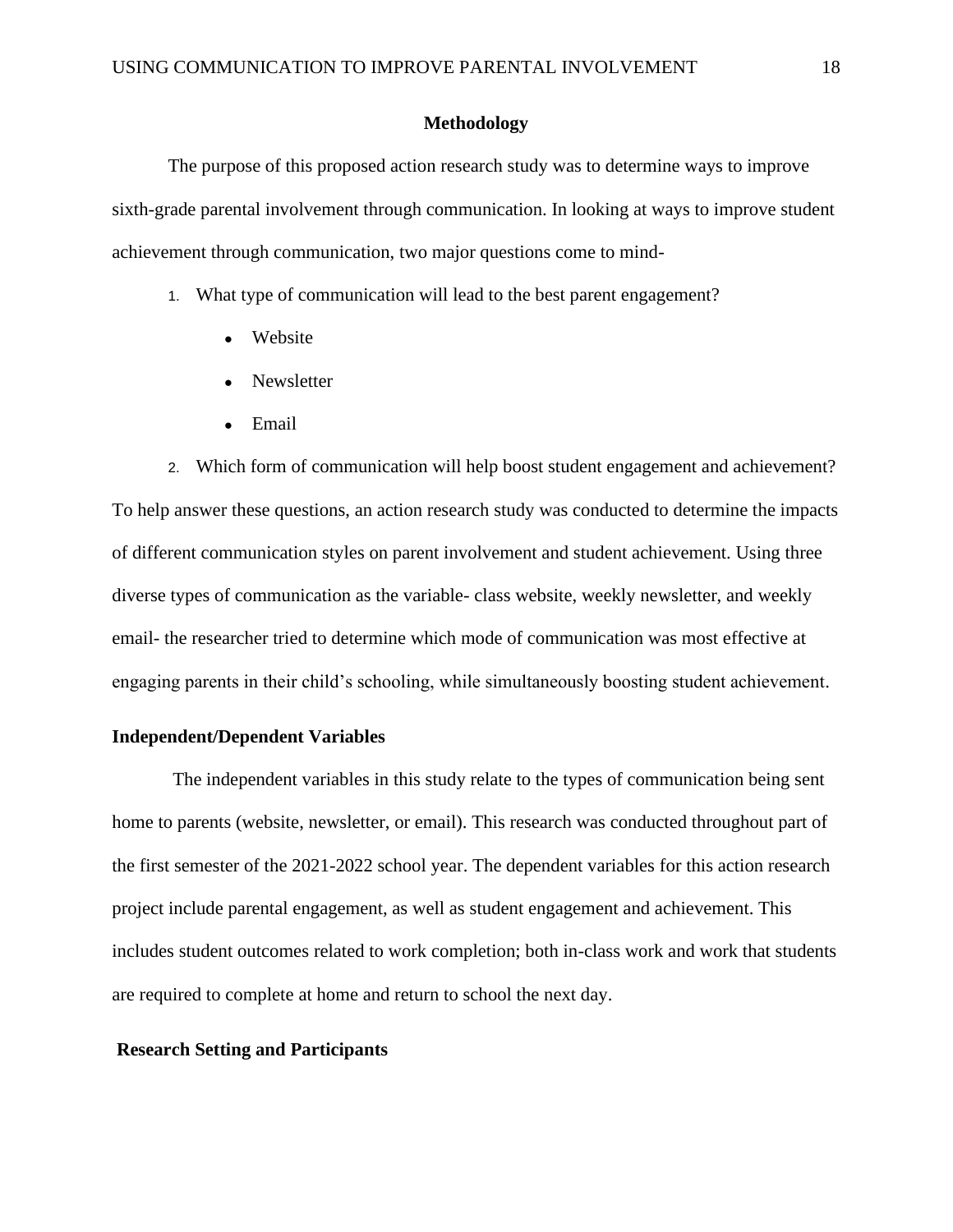This action research project was conducted within the researcher's own school and classroom. This suburban district is located in a heavily populated area of southwest Iowa. The current population of this community has nearly 13.9% at or below the national poverty level; 2.1% higher than the national average (Public School Review, 2021). Prior to the 2019-2020 school year, nearly 55% of all students qualified for free or reduced lunch, but due to the Community Eligibility Provision, a program that allows students to eat free funded by the USDA, all students now receive free lunch (Johnson, 2019). Currently, the school has a minority enrollment rate of 23% (mostly Hispanic) and is ranked in the bottom 50% in IA for standardized testing (Public School Review, 2021). Additionally, due to a generous partnership with Google, the district is a one-to-one district, and all students, K-12, have a personal Chromebook.

This action research project took place in one of the two middle schools in this district, which serves 6th-8th grade students. This middle school is located on the eastern side of the city, which is considered to have higher family income levels than other parts of the city. The participants in this research were the researcher's own 6th-grade ELA students and their parents. The researcher teaches four periods of mixed ability English/Language Arts classes, two of which are co-taught, which contain a total of 97 students (44 boys and 47 girls).

#### **Data Collection**

Data for this action research project is largely quantitative. The independent variable for this project was the diverse types of communication that were sent home. Those forms of communication include updating the class website each day, sending home a weekly newsletter, and emailing home a newsletter once a week. The data that was collected from this communication was quantitative, as information was collected on how many times parents responded to the communication. This communication could have been through phone calls,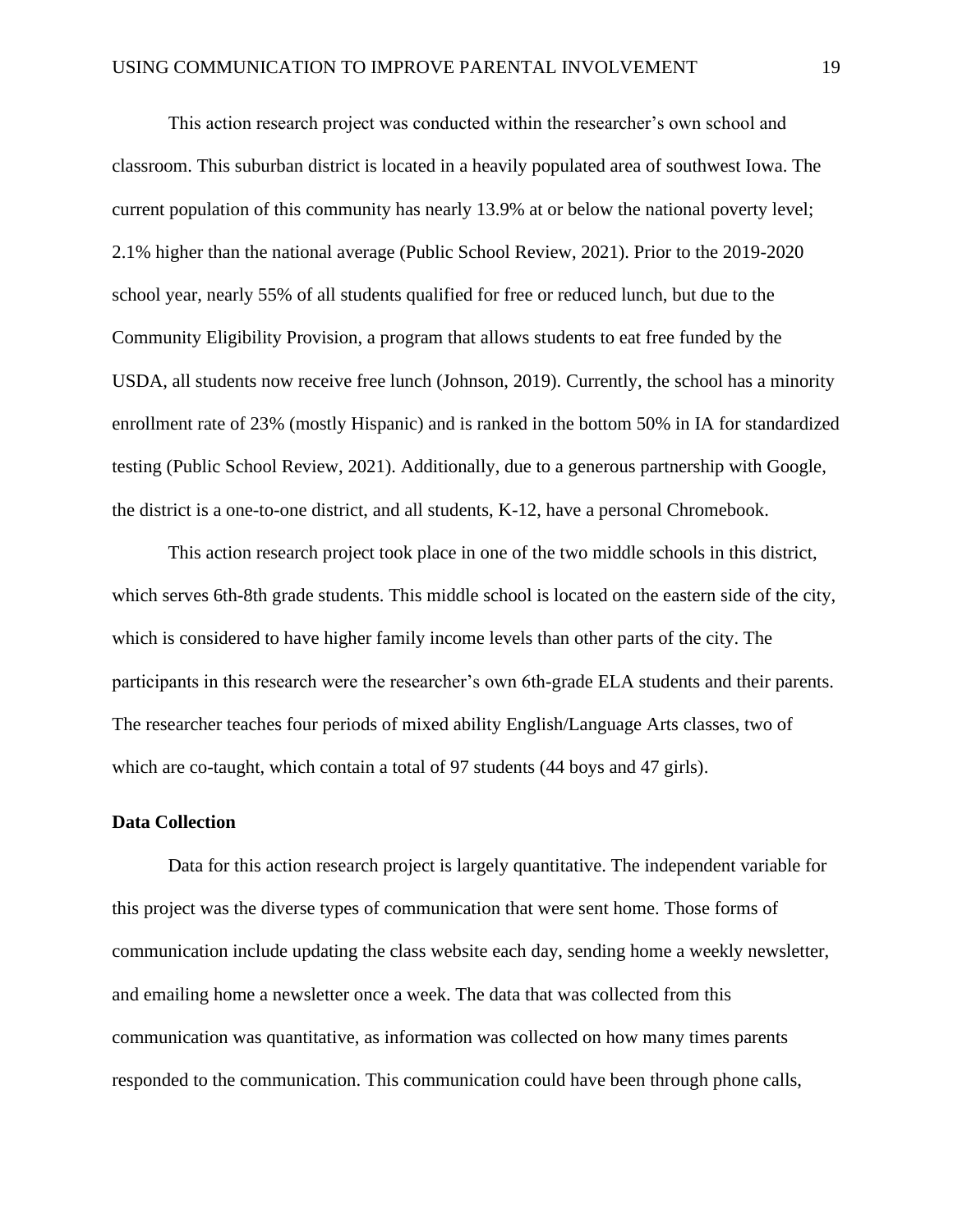email, or written notes. Data was collected continuously throughout each communication session and totaled at the end of each session. The first session was from Tuesday, September 7th to Sunday, September 26th. The second was from Monday, September 27th to Sunday, October 17th. The last session was from Monday, October 18th to Sunday, November 7th. Because of the estimated small numbers, a simple tally system was utilized as the main collection tool and was housed in an Excel spreadsheet to easily keep track. When students had a parent engage with the communication, their name would be highlighted and included in the session tally. To analyze the data, the researcher looked at the numbers and compared each communication session to see which yielded the highest response. The communication method that had the most parental responses helped answer the research question about which communication type leads to the best results.

The dependent variable for this action research project is the student outcomes related to work completion. This includes both in-class work and work that students are required to complete at home and return to school the next day. This data is also quantitative- as it includes average grades from each communication session. For the collection of this quantitative data, an Independent Sample *t*-Test was run to determine if students who had parents engage with the communication had better outcomes than students who did not have parents directly communicate with the teacher regarding the communication sent home. Group averages were calculated at the end of each communication session to see if averages increase, or decrease depending on the communication method and then also used to compare work completion rates and averages against the group of students that had parents engage with the communication. The data for the Independent Sample *t*-Test was collected using an Excel spreadsheet and housed on a dual-layered, password-protected computer.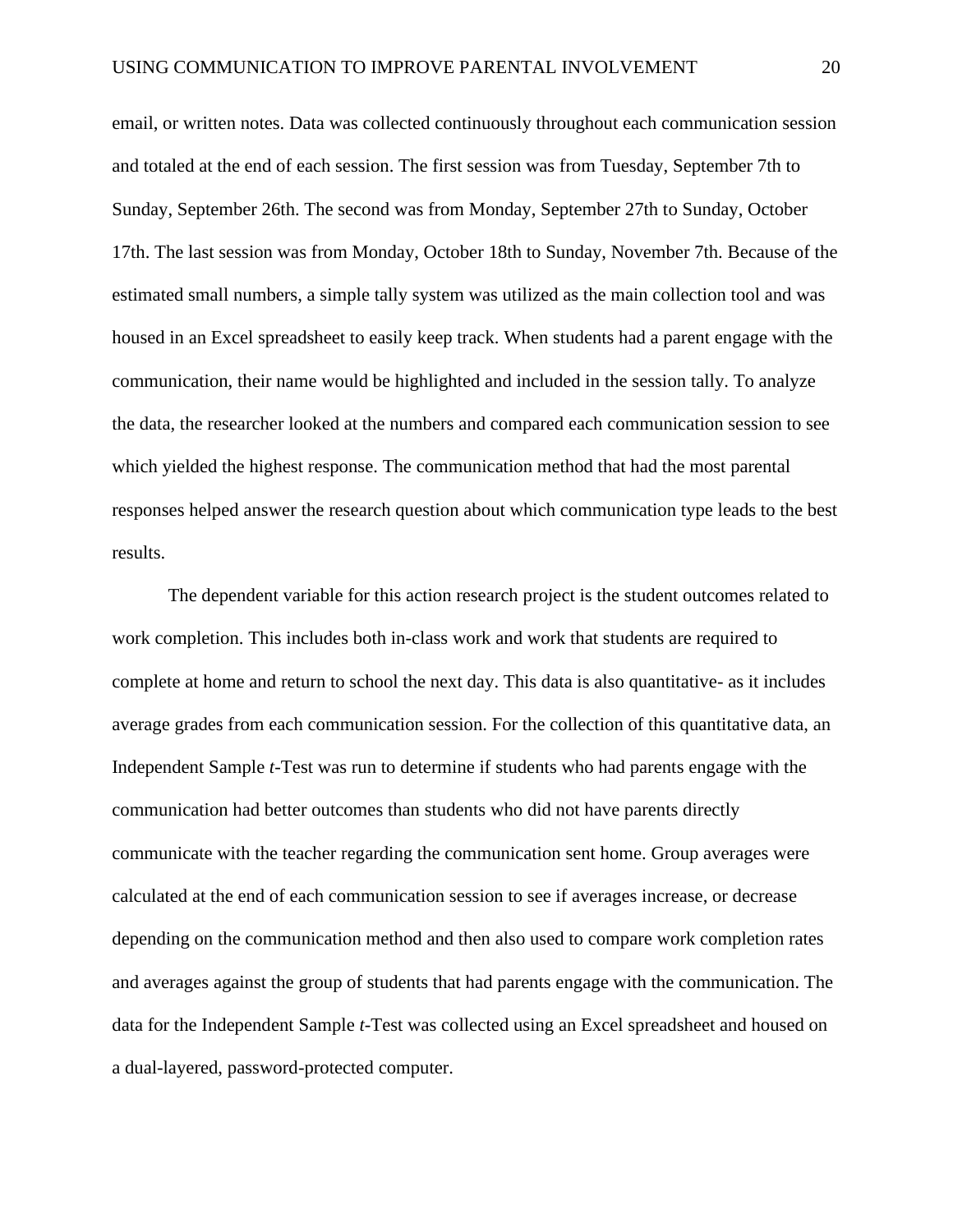#### **IRB Exemption**

In reviewing the federal policy regarding human subjects being used in research, the researcher determined that this action research study would be considered exempt. According to section 46.104 regarding exempt research, research conducted in common educational settings where normal educational practices are taking place, and where there the research does not adversely impact students nor their opportunity to learn, are exempt from needing to complete a full IRB form. This action research study was predominantly based on observation of public behavior and work completion rates, suggesting that no personal information regarding students or their parents would be recorded. Additionally, at no time were students placed at risk of harm. An IRB exemption form was submitted to Northwestern's Institutional Review Board (IRB) for consideration and was granted approval on September 9th, 2021.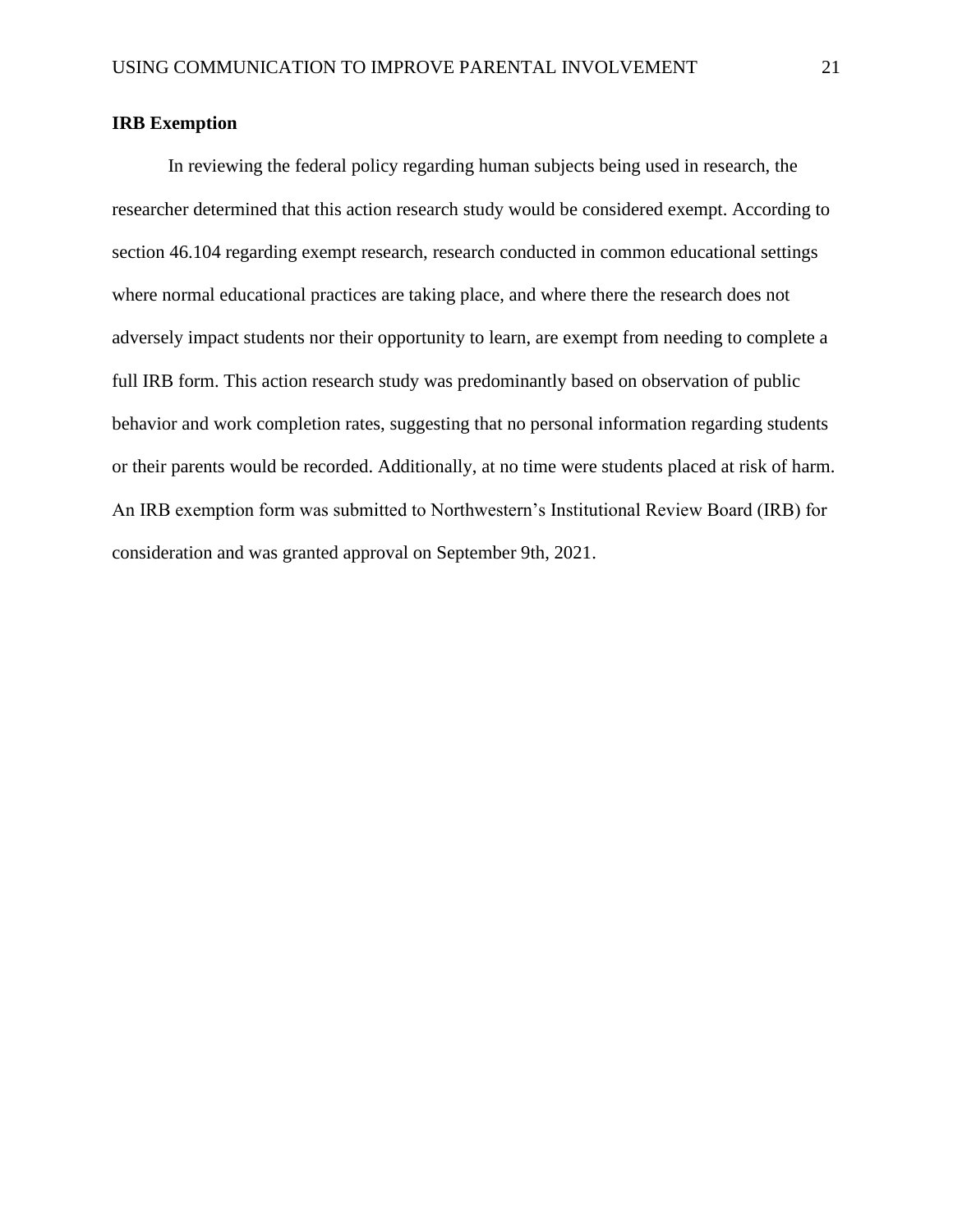#### **Findings**

#### **Data Analysis**

An independent, two-sample *t-*test, where it assumed unequal variances was conducted during this communication session to determine whether there was a significant difference between families that engaged with the communication and those that did not. During the first communication session, parents were given access to the class website where they could see what was happening each day in class. During that three-week window, only four parents reached out regarding expectations for classwork or had questions or concerns about what was happening in class. The work completion rate for students with engaged parents was 95% (19/20 assignments completed and turned in), with an average grade of 3.7 or 93% ( $M = 3.70$ ,  $SD =$ 0.29). Compared to the students who did not have parents actively engaged with the communication, the work completion rate was 86% (423/490 assignments completed and turned in) with an overall average grade of 3.2 or 79% ( $M = 3.15$ ,  $SD = 0.92$ ). Based on the results of the independent samples two-tailed t-test the difference between the two groups is insignificant,  $t(97) = -2.52$ ,  $p > .086$ , stating that this communication type had little to no influence on students and their achievement, largely because only four parents engaged with the communication. However, based on the averages of work completion, the parents who actively engage with the daily updated website and reach out with clarifying questions had students with better achievement in class.

During the second communication period, where physical newsletters were sent home with students each week, 10 parents engaged with the communication and reached out with questions or concerns about the work their student was required to complete. Of those 10 parents, three were parents that had previously reached out, indicating that only seven of these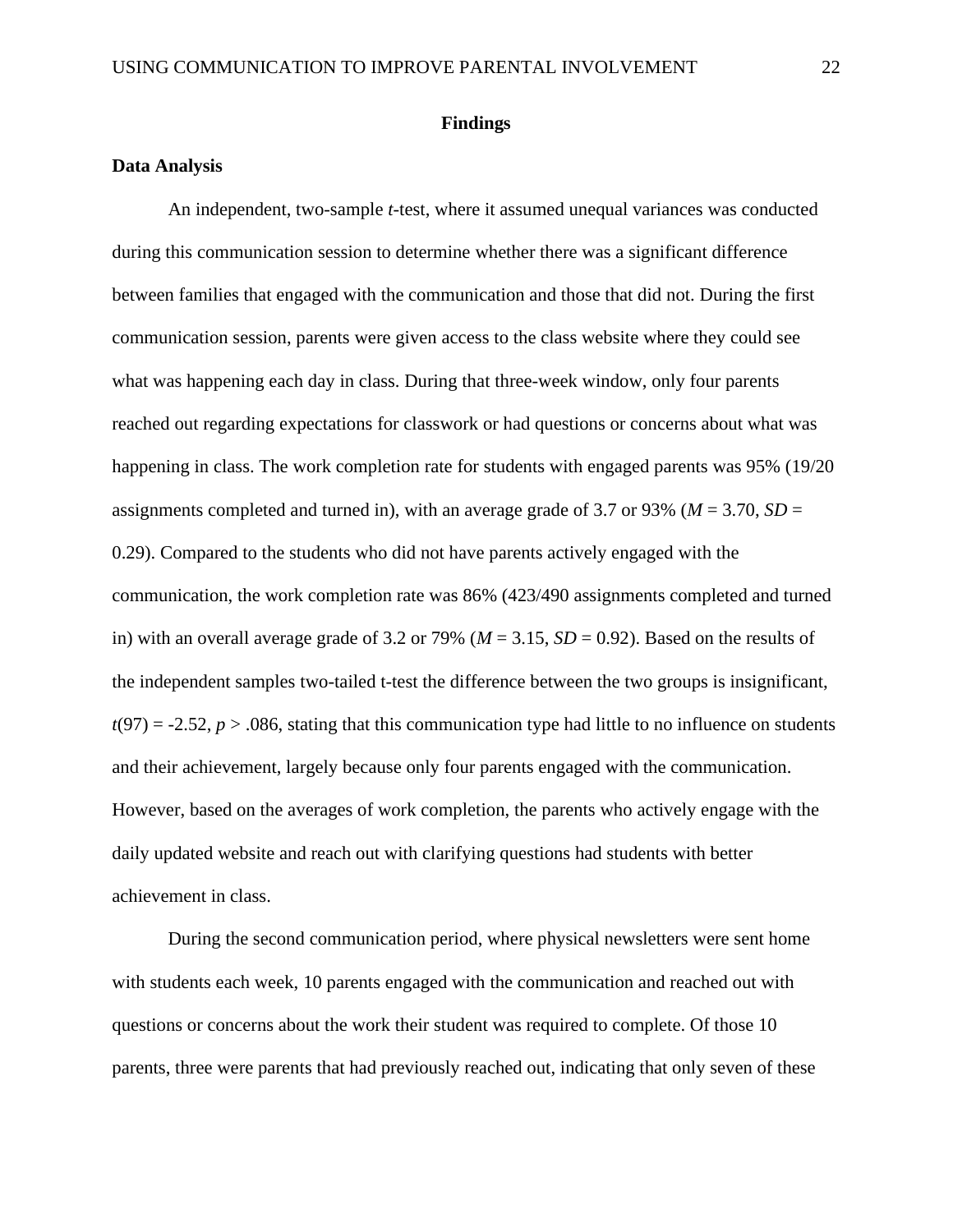parents were newly engaged parents. Another two-sample *t*-test was conducted during this communication session to determine whether there was a significant difference between families that engaged with the communication and those that did not. The same criteria were used as the first session, only this time, the communication was different. During this three-week period, the average work completion rate for students that had actively engaged parents was 97% (68/70 assignments completed and turned in), with an average grade of 3.2 or 81% ( $M = 3.20$ ,  $SD =$ 0.45). Compared to the students who did not have parents actively engaged with the communication, the work completion rate was 80% (500/623 assignments completed and turned in) with an overall average grade of 2.5 or 61% ( $M = 2.47$ ,  $SD = 1.03$ ). Unlike the first communication session, the two-sample *t*-test data showed a significant difference *t*(97) = -3.80, *p* < .001. Based on this data, parents who are actively engaged with the communication sent home and have reached out with clarifying questions, have students with better achievement in class. Additionally, because more parents were actively engaged in their student's education in the second communication session, it is reasonable to claim that physical newsletters are a better communication method for reaching parents.

In the last and final communication session, where weekly email communication was sent home to parents, 23 parents engaged with the communication and reached out with questions or concerns about the work their student was required to complete. Of those 23 parents, 9 were parents that had previously reached out, indicating that 14 new parents were newly engaged. A final two-sample *t*-test was conducted during this communication session to determine whether there was a significant difference between families that engaged with the communication and those that did not. The same criteria were used as the first and second sessions, again using a different method of communication. During this three-week period, the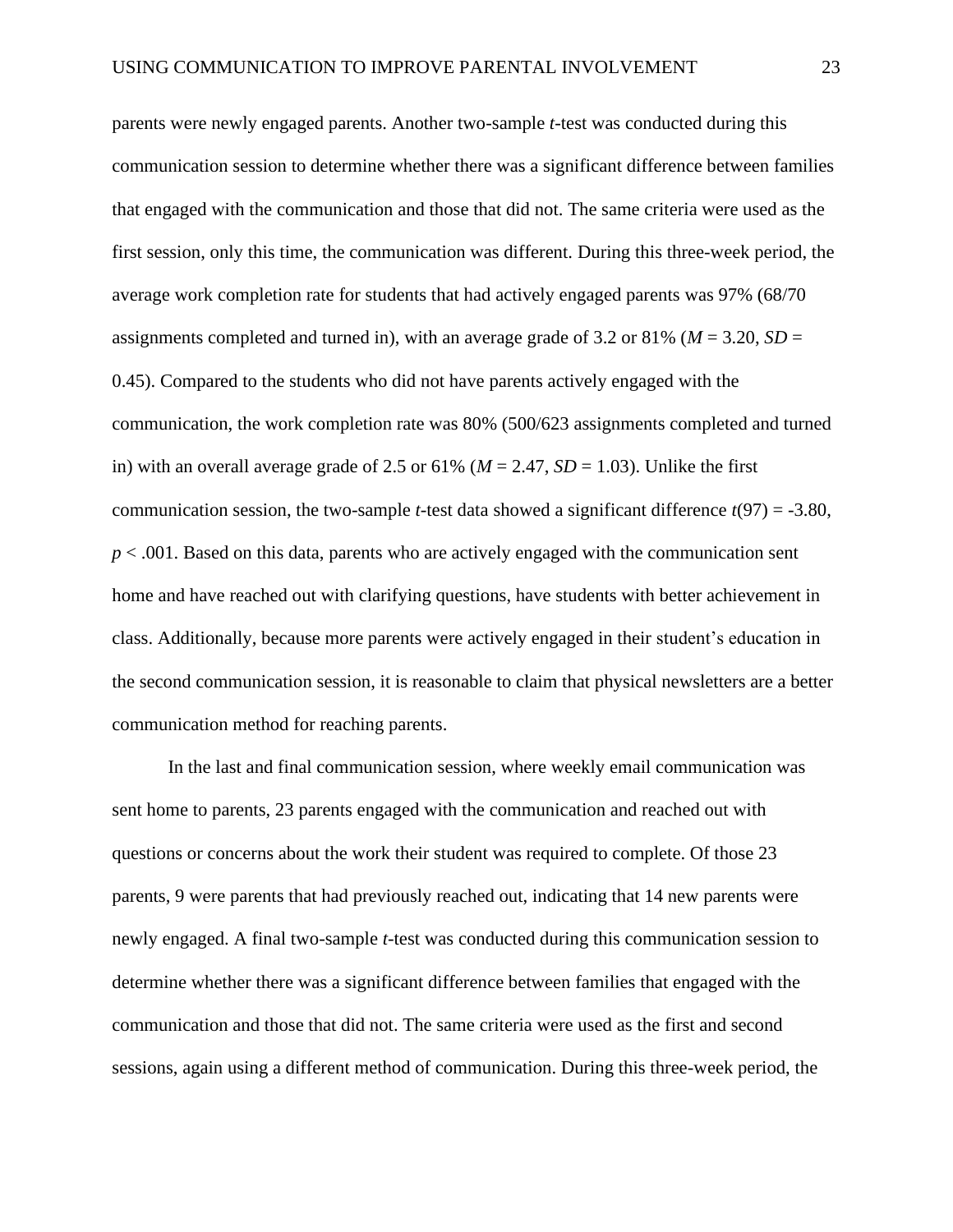average work completion rate for students that had actively engaged parents was 84% (155/184 assignments completed and turned in), with an average grade of 2.7 or 67% (*M* = 2.68, *SD* =0.98). Compared to the students who did not have parents actively engaged with the communication, the work completion rate was 72% (432/600 assignments completed and turned in) with an overall average grade of 2.1 or 57% ( $M = 2.12$ ,  $SD = 0.97$ ). Unlike the first communication session, the two-sample t-test data showed a mildly significant difference  $t(97)$  = -2.09, *p* < 0.04. As previously discovered with the other communication sessions, parents who are actively engaged with the communication sent home and have reached out with clarifying questions, have students with better achievement in class. Furthermore, because email communication garnered the most direct engagement from parents, it is by far the most effective form of communication used out of the three.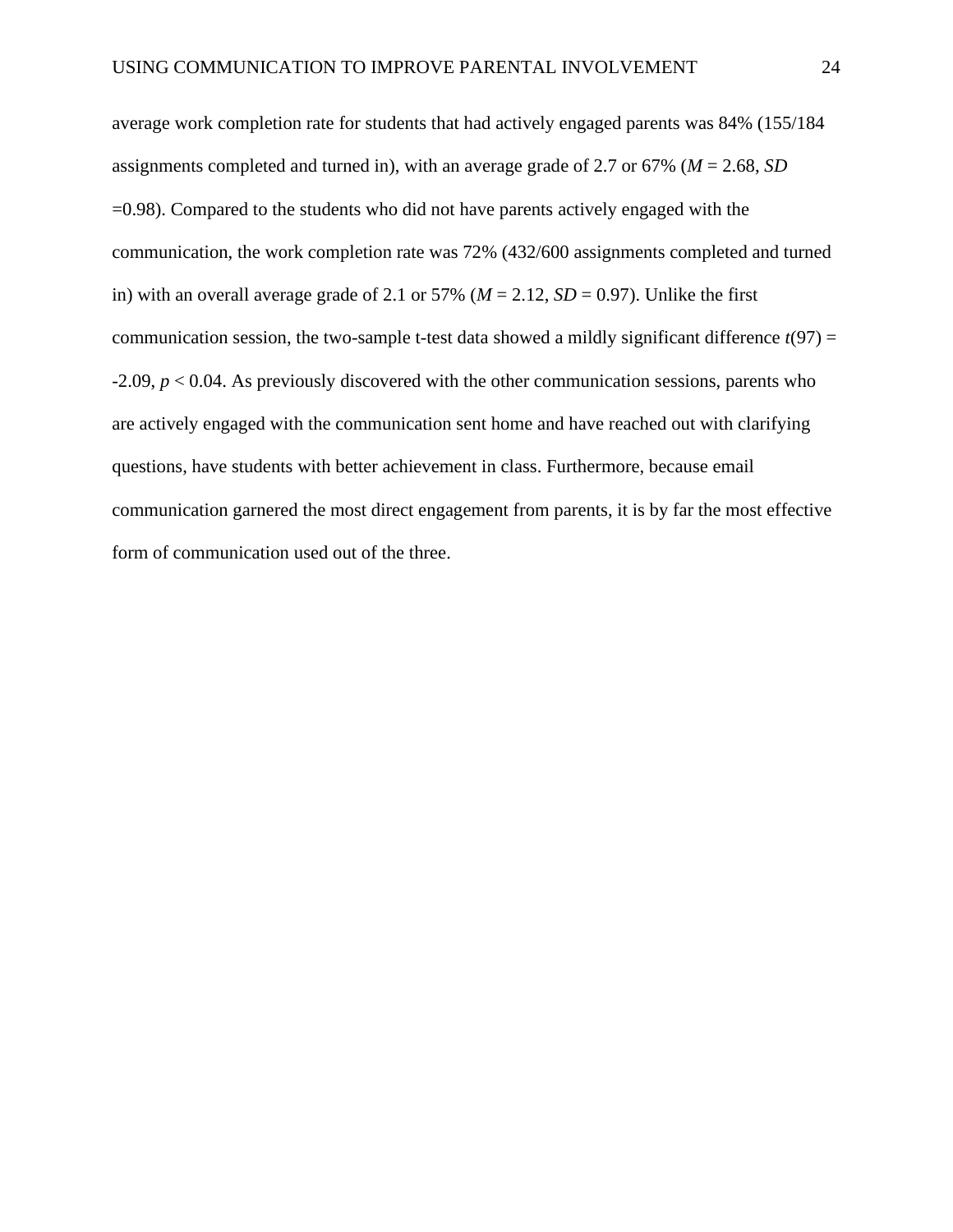#### **Discussion**

#### **Summary of Major Findings**

Based on the results of the independent samples two-tailed *t*-test, bidirectional communication between teachers and parents has a significant impact on student achievement and work completion. With all three communication sessions, the sample of students that had parents who actively engaged with the communication (website, newsletters, and email) had an overall higher average of achievement and work completion. Additionally, based on the parental response to the communication, weekly email updates were the most effective form of communication used. Email communication helps foster positive relationships and trust, promotes engagement from parents, and positively impacts work completion rates and student academic achievement.

#### **Limitations of the Study**

The goal of this research project is to use communication to increase parent participation and student achievement. Because some of the data collected in this study was gathered from parent participants, it is important to point out that the demographics of the participants could vary in range. Those that choose to respond could have different socioeconomic statuses, education, age, race, and gender. These factors could possibly influence those that choose to respond to the communication and those who become more involved in their child's schooling. Realistically, there is nothing to be done to limit these variables, and as a researcher, it could be interesting to see what influence parental demographics have on the study.

Additionally, each student participant in this research study also has their own experiences, background, and personality that will factor into the data for student achievement. Some students are more welcoming to parental involvement, while others might reject their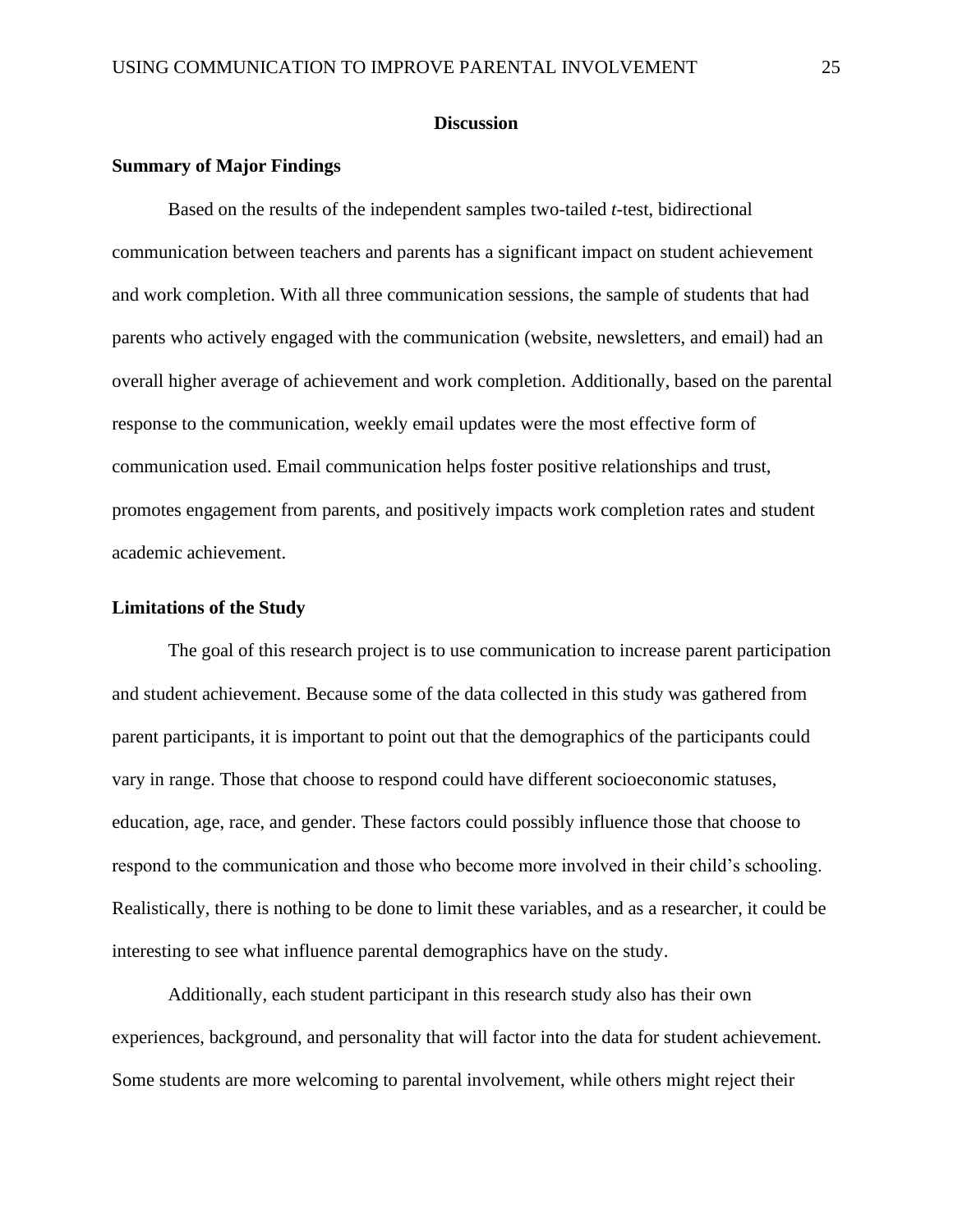parents being interested or involved in their school life. While the intention is for parental involvement to have a positive effect on this study, it is possible that it could have a negative effect on some students, affecting their behavior and work completion rates. To help eliminate this potential limitation, it could be necessary to include possible conversation starters for parents wanting to have positive conversations with their students about school and their schoolwork.

Lastly, because the research only takes place during the first semester of school, the results of this study may not be complete. A more comprehensive understanding of how communication can impact parental involvement and student achievement would need more than one semester to be fully understood. Typically, the second semester of the school year sees the greatest decline in student work completion, so it would ideally be more beneficial to continue the research further into the school year.

#### **Further Study**

Moving forward, it would be beneficial to take a closer look at how demographics and socioeconomic status play a role in engagement, and if a specific type of communication works better for engaging parents and creating involvement. Additionally, providing longer communication sessions, and carrying the study into the second half of the year would provide a more holistic understanding of the effects of communication and how it can impact parental engagement and student achievement.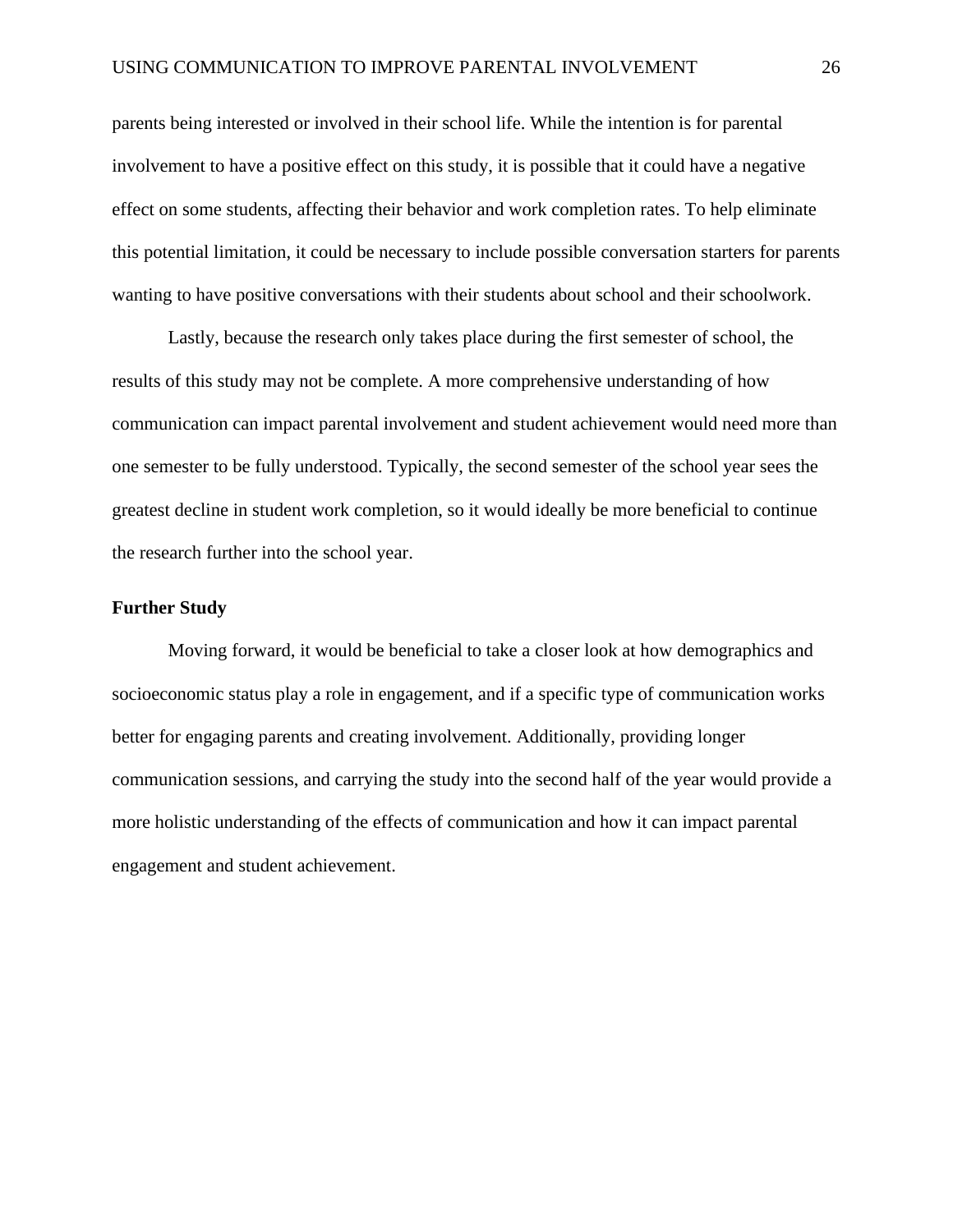#### **Conclusion**

This action research study investigated the associations between communication and parental involvement and student achievement. Various communication sessions were completed in the 6th grade setting to see which forms of communication worked best for boosting parental involvement. The results showed that of the three communication methods that were used with parents, website, newsletter, and email, parental engagement was highest when weekly emails were sent home to parents regarding what was happening in class and any work that needed to be completed. Additionally, in all three communication sessions, the students who had parents that were actively engaged with the communication, on average, had better work completion rates and higher scores on their work. This study mainly focused on addressing the gaps in the literature on which communication method is most effective for reaching parents. The results of the study suggest that the communication method that has the biggest impact on parental engagement and student achievement is email. When used frequently to communicate, parental involvement increases, thus improving engagement and student academic success.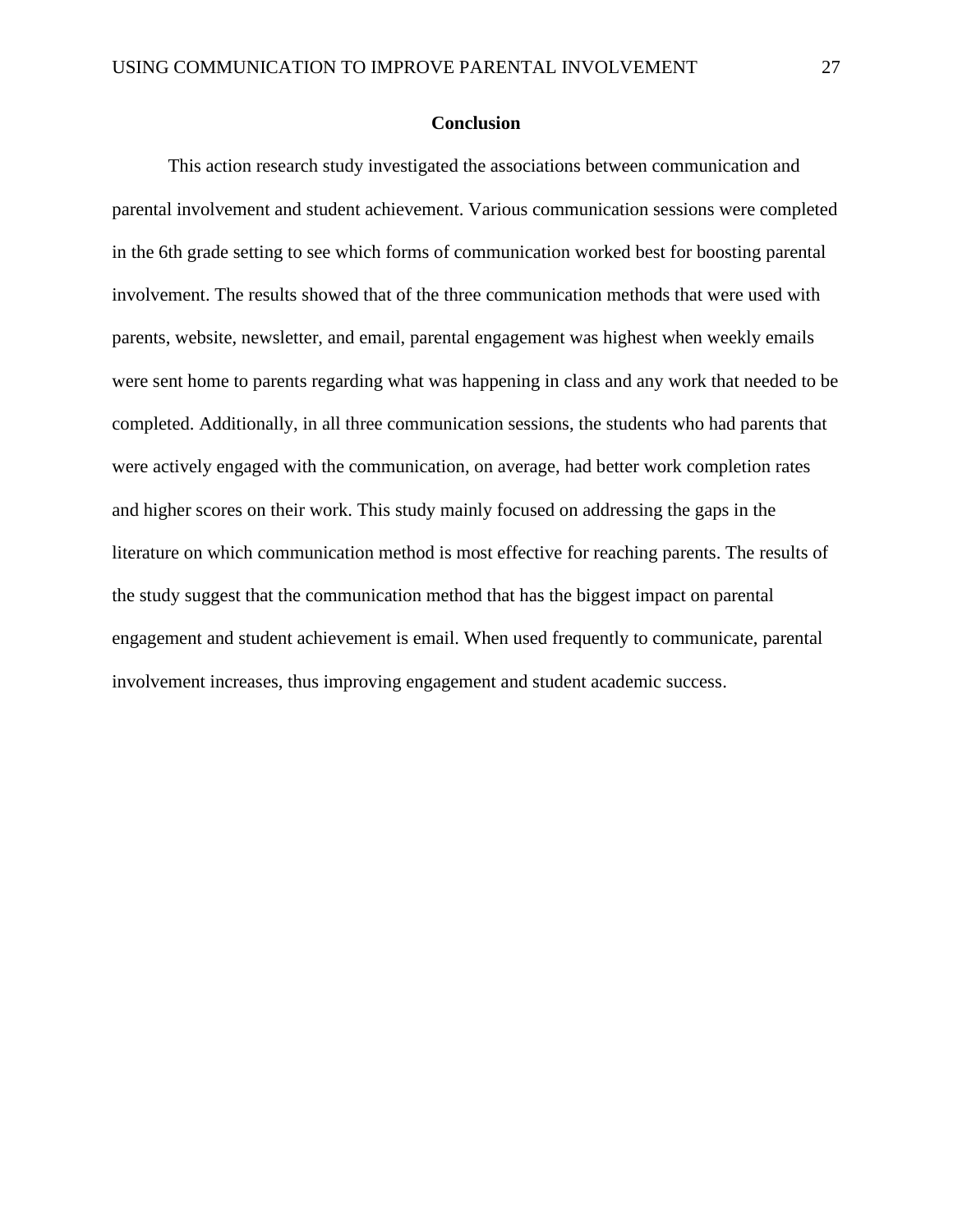#### **References**

- Abele Mac Iver, M., Wills, K., Sheldon, S., Clark, E., and Mac Iver, D. J. (2021). Urban parents at the portal: Family use of webbased Information on ninth grade student course grades. *School Community Journal, 31*(1), 85-108. https://www.adi.org/journal/2021ss/MacIverEtAlSS21.pdf
- Alameda-Lawson, T. (2014). A pilot study of collective parent engagement and children's academic achievement. *Children & Schools, 36*(4), 199–209. doi:10.1093/cs/cdu019
- Bachman, H. F., Anderman, E. M., Zyromski, B., & Boone, B. (2021). The role of parents during the middle school years: Strategies for teachers to support middle school family engagement. *School Community Journal*, *31*(1), 109-126. https://www.adi.org/journal/2021ss/BachmanEtAlSS21.pdf
- Bennett-Conroy, W. (2012). Engaging parents of eighth grade students in parent-teacher bidirectional communication. School Community Journal, 22(2), 87-110. https://www.adi.org/journal/2012fw/BennettConroyFall2012.pdf
- Benson, G. M. (2016). Parent-Teacher Communication, Student Engagement, and Math. *Association for Middle Level Education*, *3*(7), 22-23.
- Bergman, P., & Rogers, T. (2016). Parent adoption of school communications technology: A 12-school experiment of default enrollment policies. *Society for Research on Educational Effectiveness, 9*(1), 1-4.
- Chena, Z. X., & Chena, C. C. (2015). The intention of using smart device messages as parent-teacher communication from the view of parents. *Procedia Manufacturing, 3*, 5617–5623. https://doi.org/10.1016/j.promfg.2015.07.755

Ekici, A. (2013). Temporal dynamics of trust in ongoing inter-organizational relationships.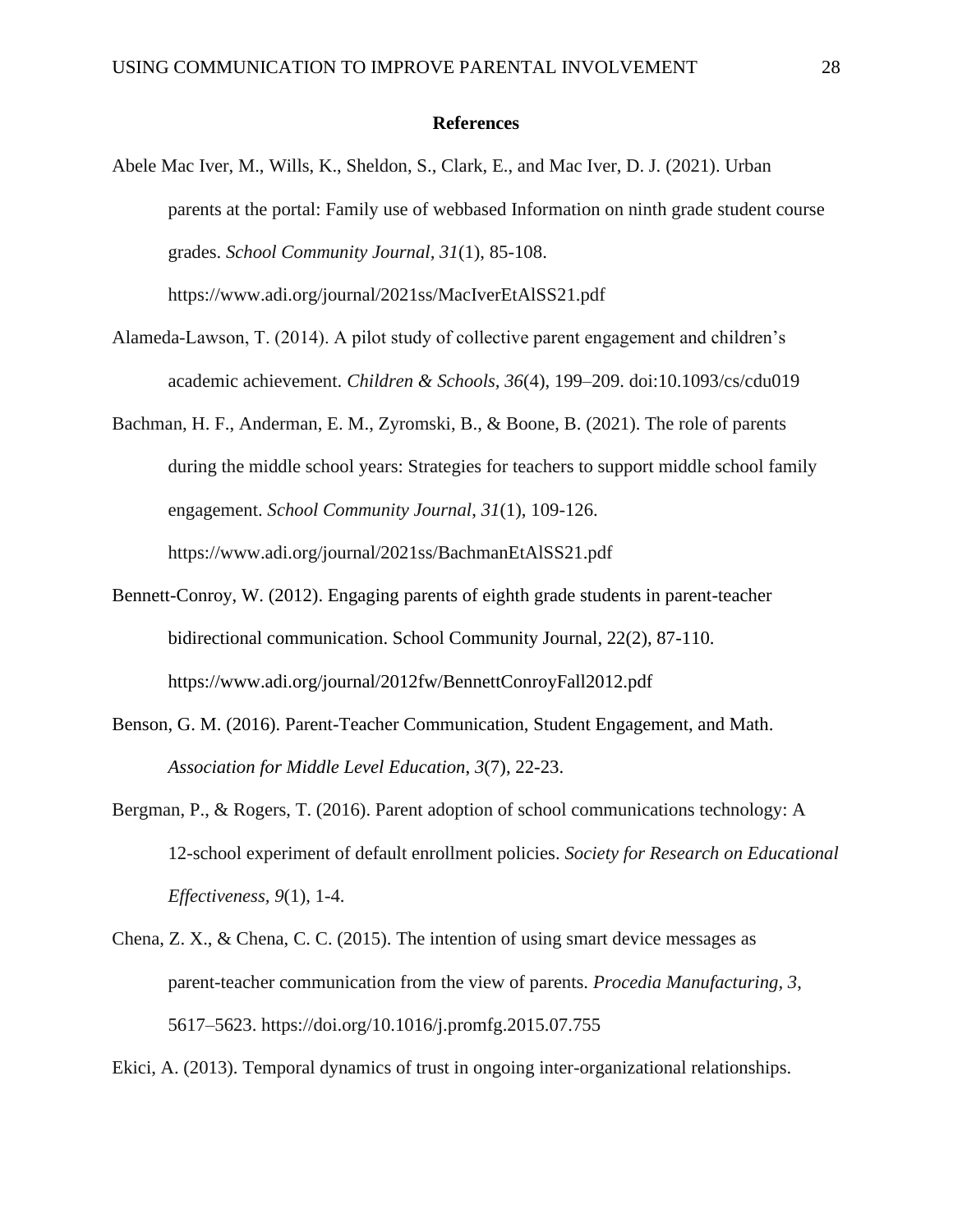*Industrial Marketing Management*, *42*, 932–949.

http://dx.doi.org/10.1016/j.indmarman.2013.03.008

- Electronic Code of Federal Regulations. (n.d.). Part 46—Protection of human subjects (46.104 Exempt research). https://www.ecfr.gov/
- Flores de Apodaca, R., Gentling, D. G., Steinhaus, J. K., & Rosenberg, E. A. (2015). Parental involvement as a mediator of academic performance among special education middle school students. *School Community Journal*, *25*(2), 35-54. https://www.adi.org/journal/2015fw/ApodacaEtAlFall2015.pdf
- Garbacz, S. A., McIntyre, L. L., & Santiago, R. T. (2016). Family involvement and parentteacher relationships for students with autism spectrum disorders. *School Psychology Quarterly*, *31*(4), 478–490. https://doi.org/10.1037/spq0000157
- Gu, L. (2017). Using school websites for home–school communication and parental involvement? *Nordic Journal of Studies in Educational Policy, 3*(2). doi:10.1080/20020317.2017.1338498
- Higgins, A., & Cherrington, S. (2017). What's the story?: Exploring parent-teacher communication through ePortfolios. *Australasian Journal of Early Childhood, 42*(4), 13– 21. https://doi.org/10.23965/AJEC.42.4.02
- Houri, A. K., Thayer, A. J., & Cook, C. R. (2019). Targeting parent trust to enhance engagement in a school-home communication system: A double-blind experiment of a parental wise feedback intervention. *School Psychology*, *34*(4), 421-432. doi:10.1037/spq0000318
- Laho, N. S. (2019). Enhancing school-home communication through learning management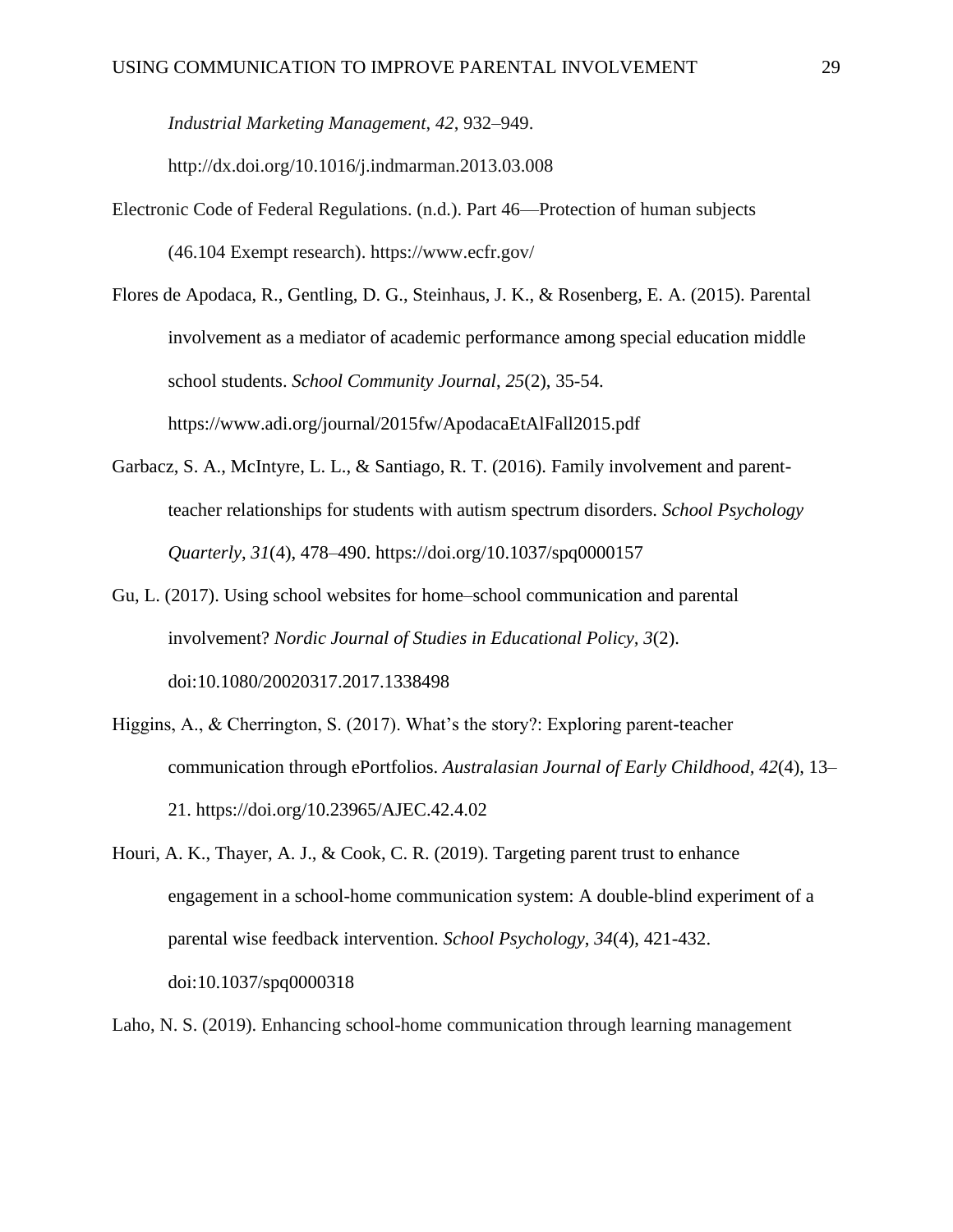system adoption: parent and teacher perceptions and practices. *School Community Journal, 29*(1), 117-142. https://www.adi.org/journal/2019ss/LahoSS2019.pdf

- Mautone, J. A., Marcelle, E., Tresco, K. E., & Power, T. J. (2015). Assessing the Quality of Parent-Teacher Relationships for Students with ADHD. *Psychology in the Schools*, *52*(2), 196–207. https://doi.org/10.1002/pits.21817
- Meier, C., & Lemmer, E. (2015). What do parents really want? Parents' perceptions of their children's schooling. *South African Journal of Education, 35*(2), 1-11. doi: 10.15700/saje.v35n2a1073
- Mendez, J. L., Westerberg, D., & Thibeault, M. A. (2013). The importance of home-school communication as a tool for engaging Latino parents. *NHSA Dialog, 16*(1), 189. https://journals.charlotte.edu/dialog/article/view/52
- Murray, E., McFarland-Piazza, L. & Harrison, L. (2015) Changing patterns of parent-teacher communication and parent involvement from preschool to school, *Early Child Development and Care*, *185*(7), 1031-1052, DOI: 10.1080/03004430.2014.975223
- Olmstead, C. (2013). Using Technology to Increase Parent Involvement in Schools. *TechTrends, 57*(6), 28-37. doi:10.1007/s11528-013-0699-0
- Otani, M. (2019). Relationships between informative school outreach and parental involvement for elementary and middle school children. *Educational Research for Policy and Practice, 18*(2), 141-166. doi:10.1007/s10671-018-9237-3

Palts, K., & Kalmus, V. (2015). Digital channels in teacher-parent communication: The case of Estonia. *International Journal of Education and Development using Information and Communication Technology, 11*(3), 65-81. https://files.eric.ed.gov/fulltext/EJ1086652.pdf